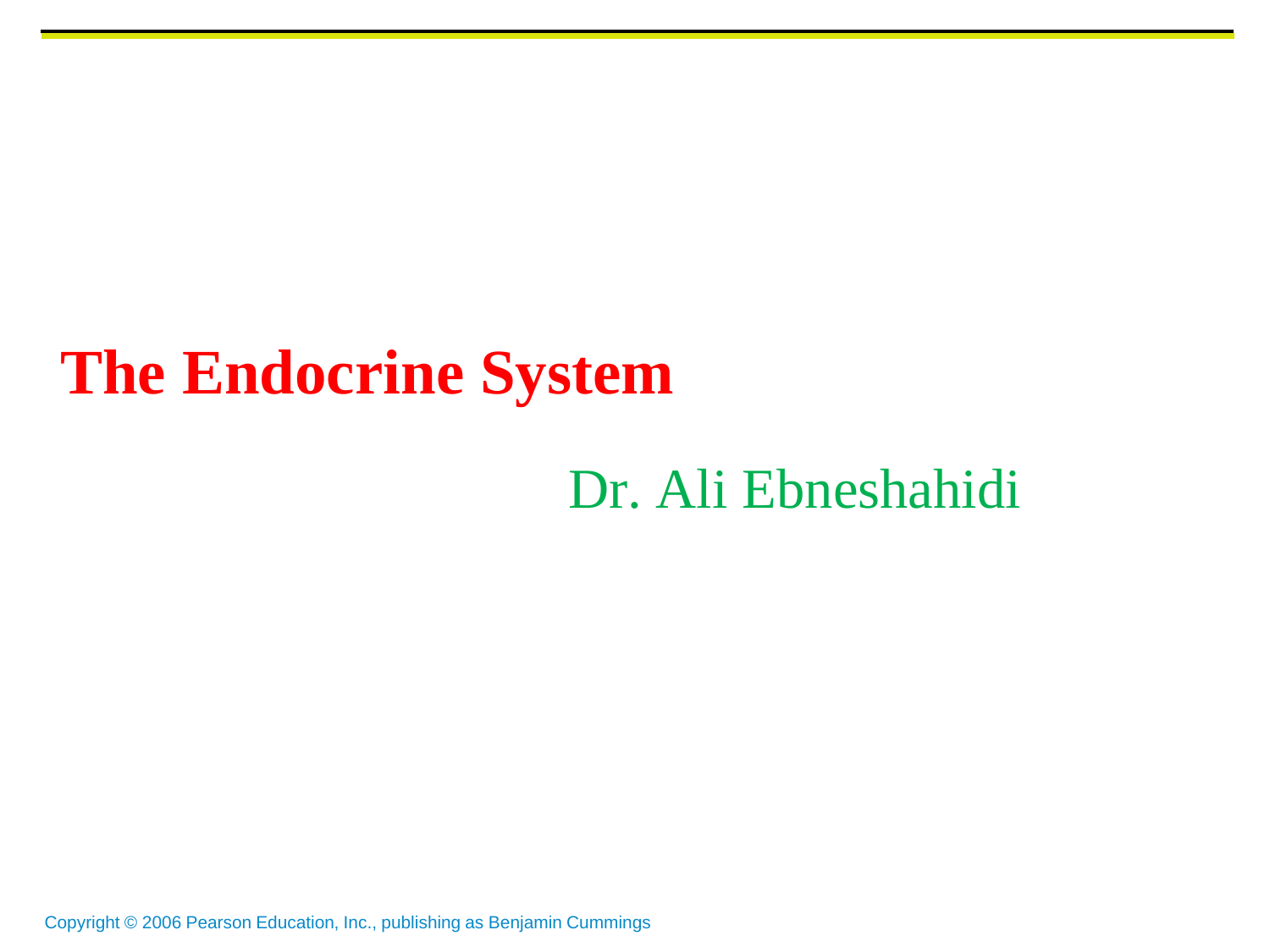### **Endocrine System**

- The endocrine system interacts with the nervous system to coordinate and integrate body activities by means of hormones .
- Endocrine tissues and organs secrete hormone into body fluids (mainly blood and lymph) directly using diffusion.
- Exocrine tissues, such as salivary glands, and sebaceous glands, secrete chemical substances through ducts into an open space.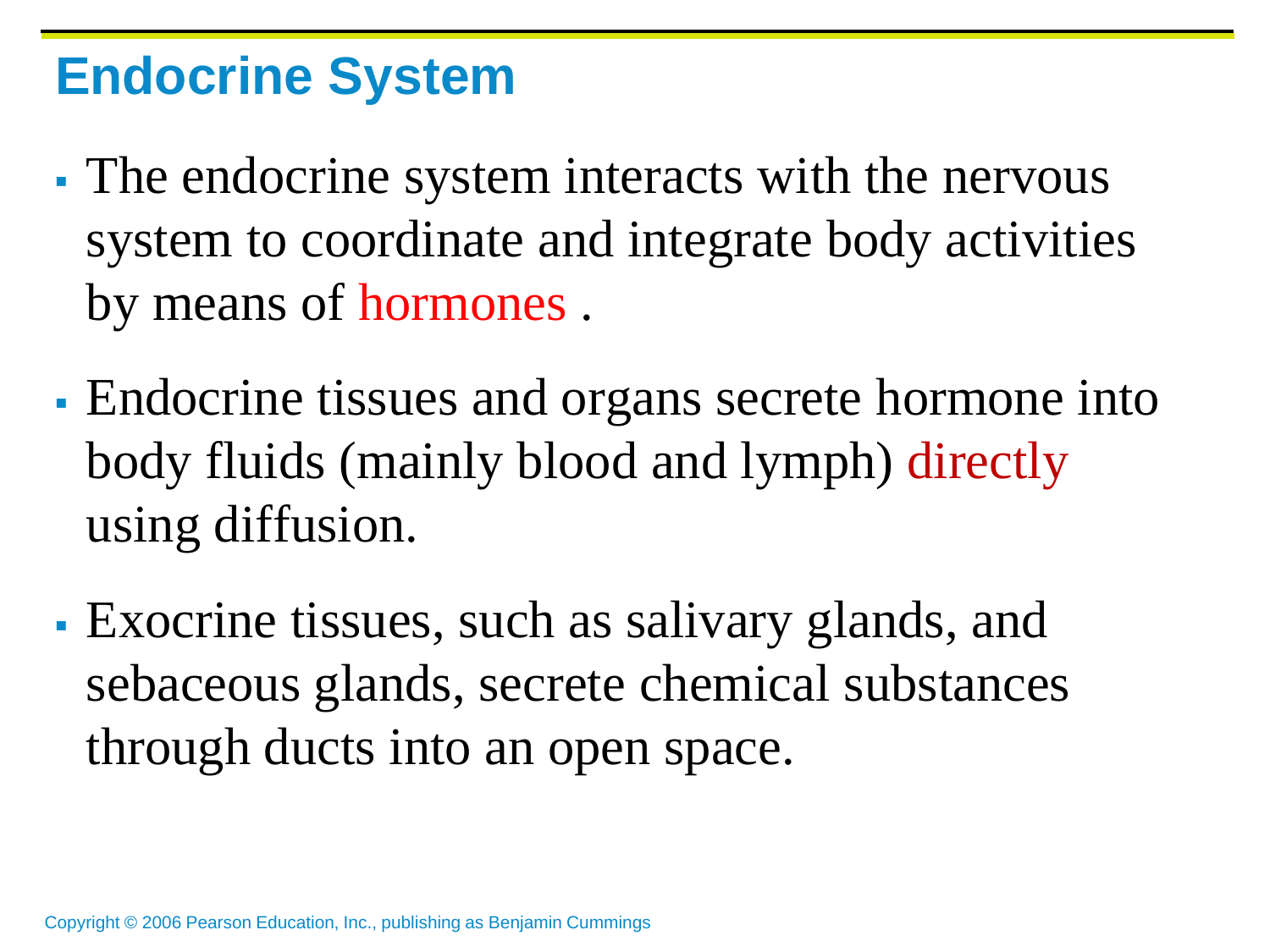# **Five major functions of hormones**

- a) Regulate metabolic processes (e.g. thyroid hormones).
- b) Control the rate of chemical reactions (e.g. growth hormone).
- c) Aid in the transport of substances across the cell membrane of target cells (e.g. insulin and glucagon).
- d) Regulate water and electrolyte balances (e.g. antidiurectic hormone, calcitonin, and aldosterone).
- e) Play a vital role in reproduction, growth and development (e.g. estrogens , progesterone, and testosterone).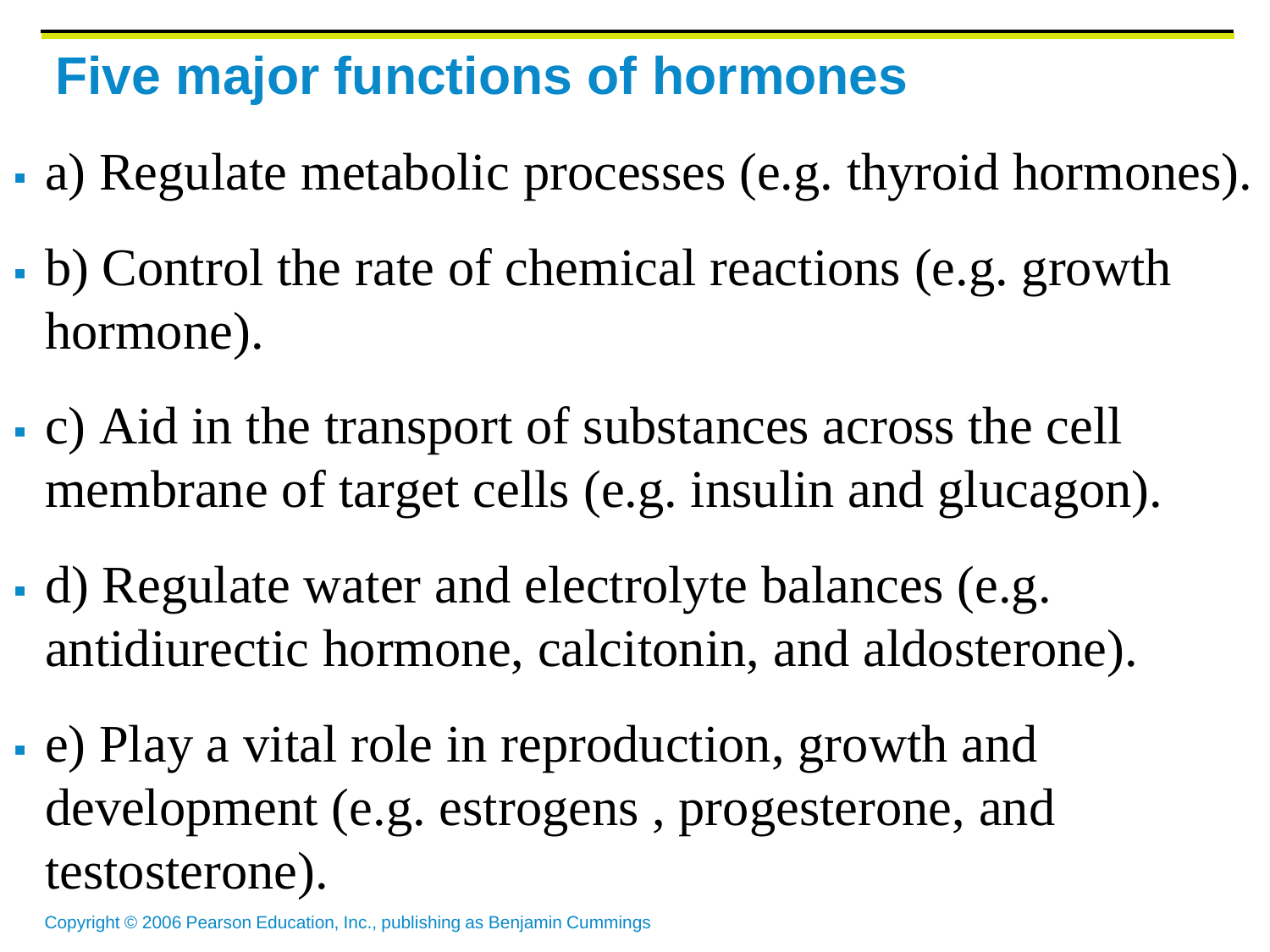## **Major Endocrine Organs**

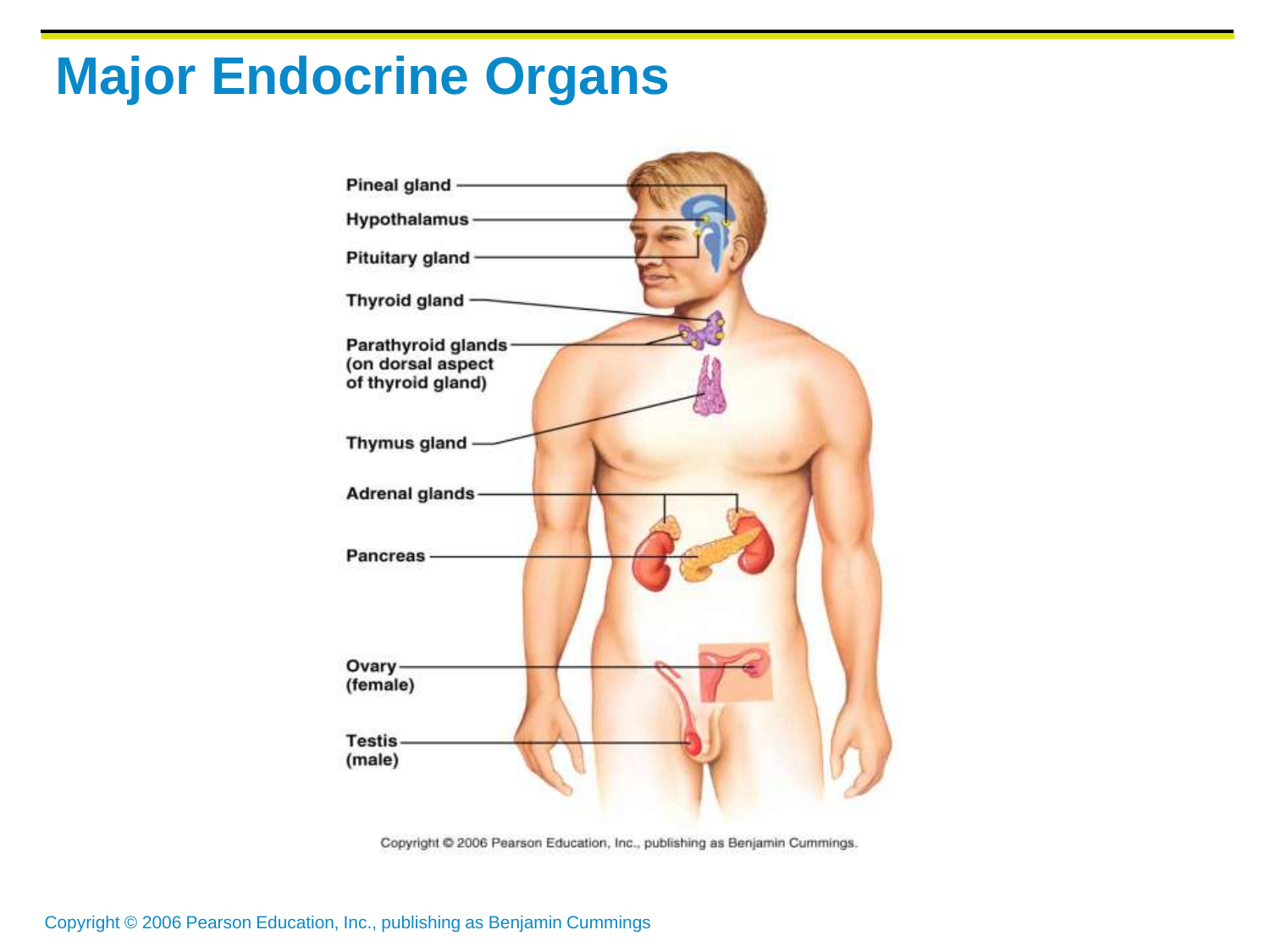# **Chemistry of Hormones**

- Hormones are organic compounds secreted by endocrine glands, that have a potent effect in target cells Two types of hormones:
- a) Protein hormones: made of amino acids joined by peptide bonds.
- fat insoluble; as a result cannot diffuse across the membrane of target cells .
- If most hormones belong to this group except hormones secreted by the gonads (testis and ovary) and the adrenal cortex.
- b) Steroid hormones: made of fatty acids using cholesterol as a functional group.
- Fat-soluble; as a result can diffuse into target cells .
- only hormones secreted by the gonads and adrenal cortex belong to this group .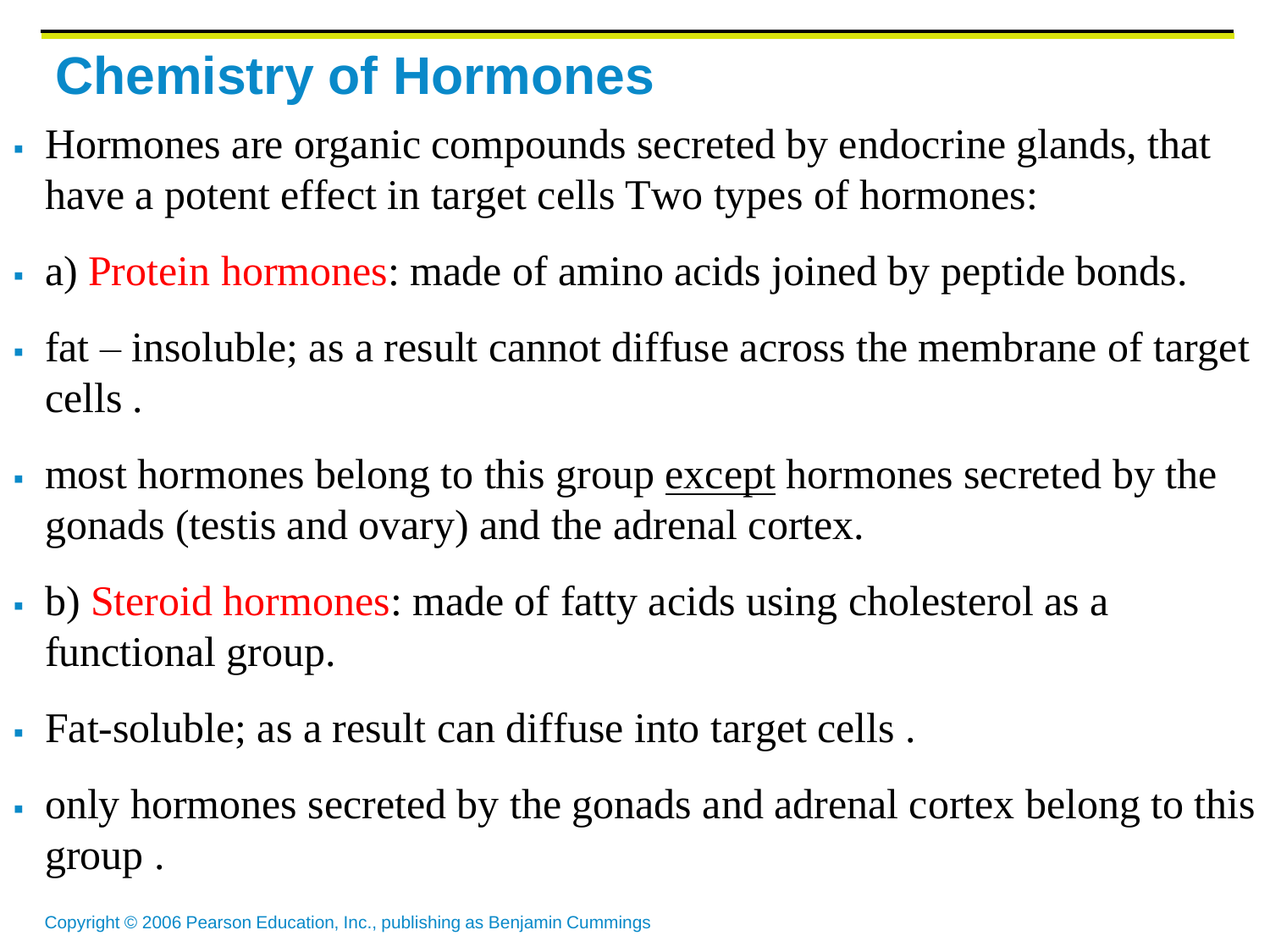### **Hormone Action**

- 1. Most hormones adhere to the following action plan :
- a) endocrine gland synthesizes the hormone .
- c) Hormone diffuses into capillaries .
- d) Hormone is transported by blood or lymph toward target cells .
- e) Hormone diffuses out of capillaries at target tissue, and causes an effect in target cells .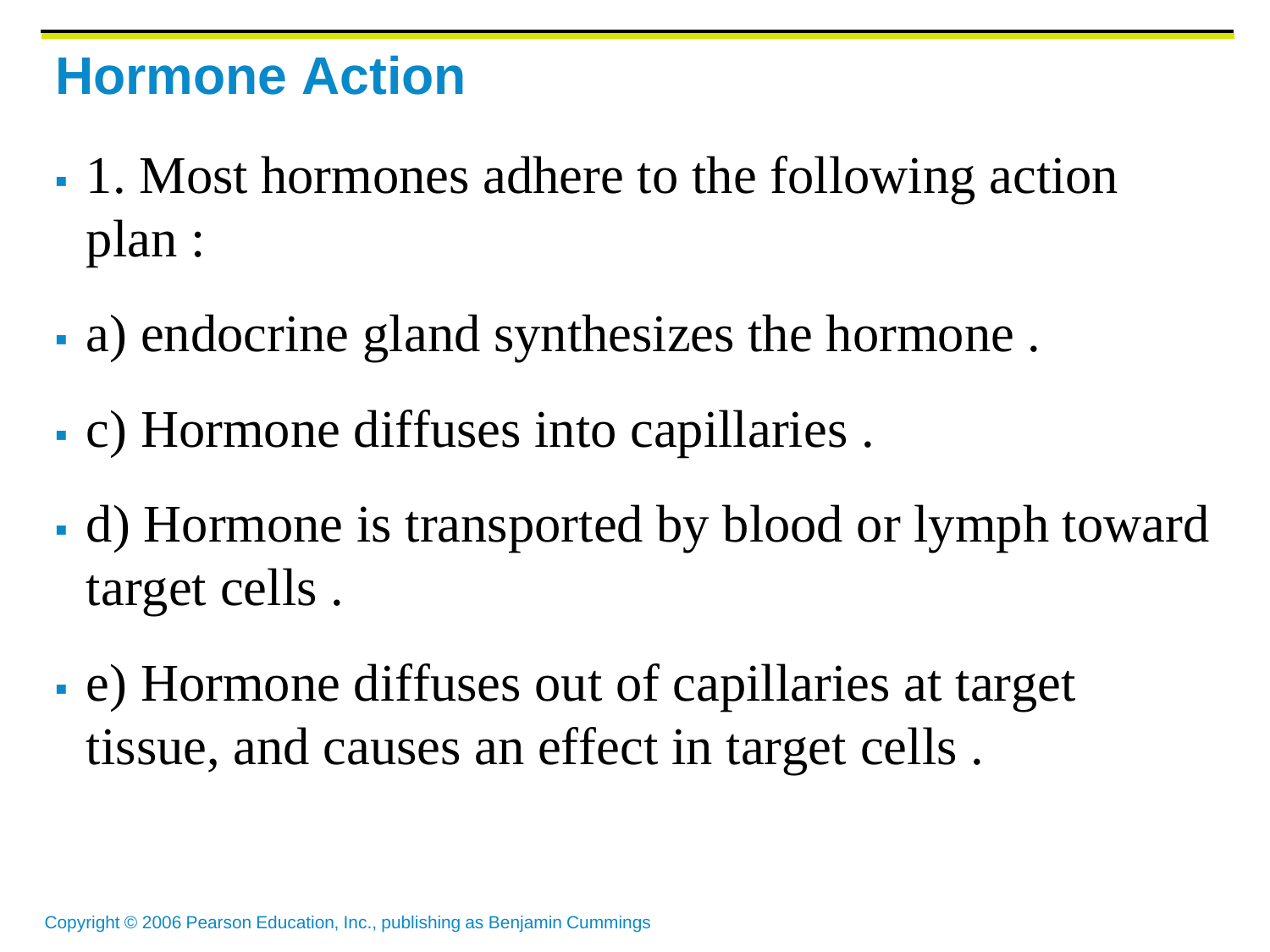# **Thyroid Gland**



Copyright @ 2006 Pearson Education, Inc., publishing as Benjamin Cummings.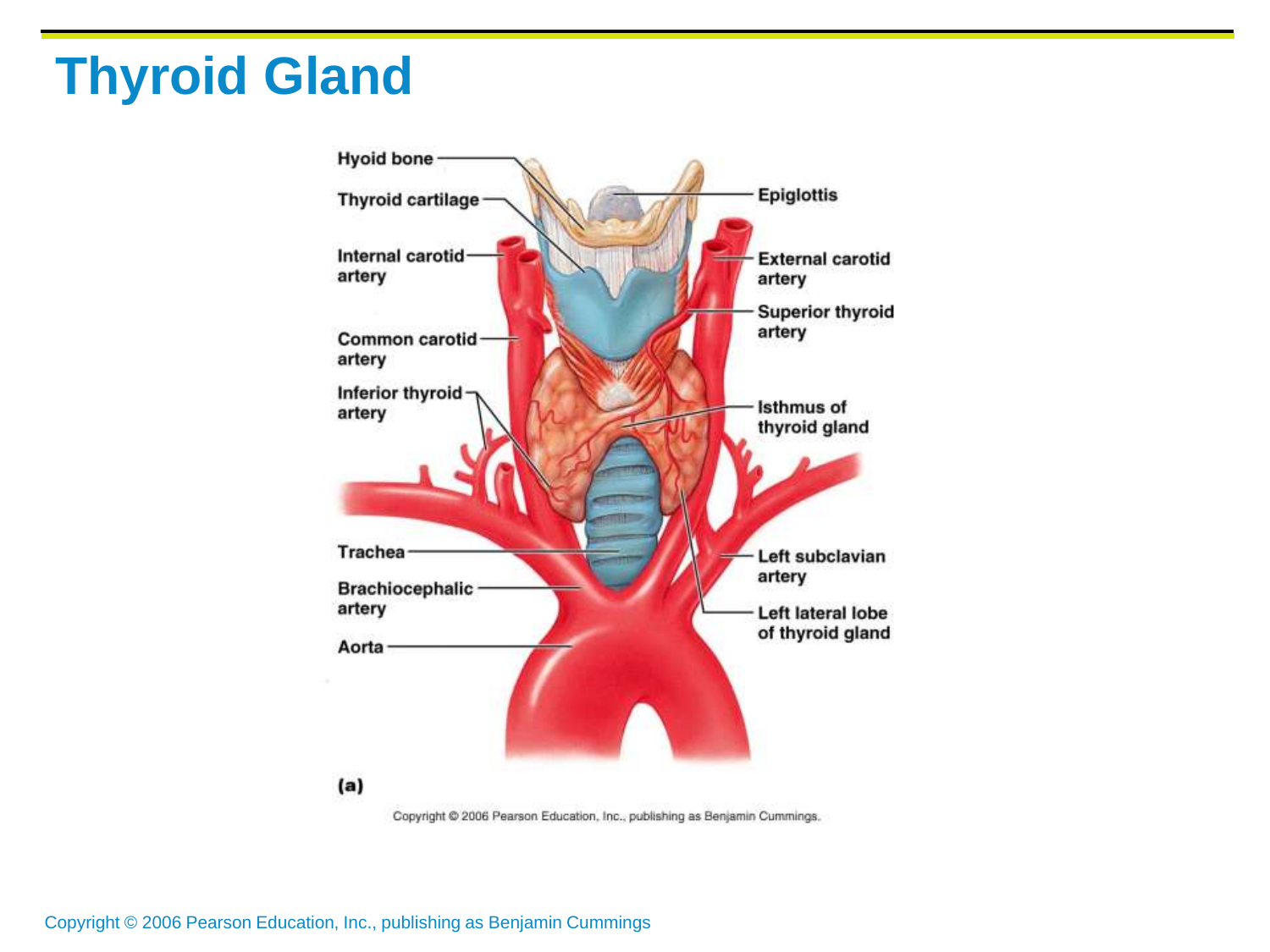- 2. Each step of this action plan is highly specific and carefully controlled by the endocrine and circulatory systems :
	- synthesis of hormone using protein or lipid anabolism.
	- secretion of hormone using exocytosis or diffusion .
	- transport of hormone in the blood or lymph (i.e. steroid hormones require a "protein transporter" during the transport).
	- interaction between the hormone and target cell (i.e. protein hormones require receptors at the cell membrane of target cells).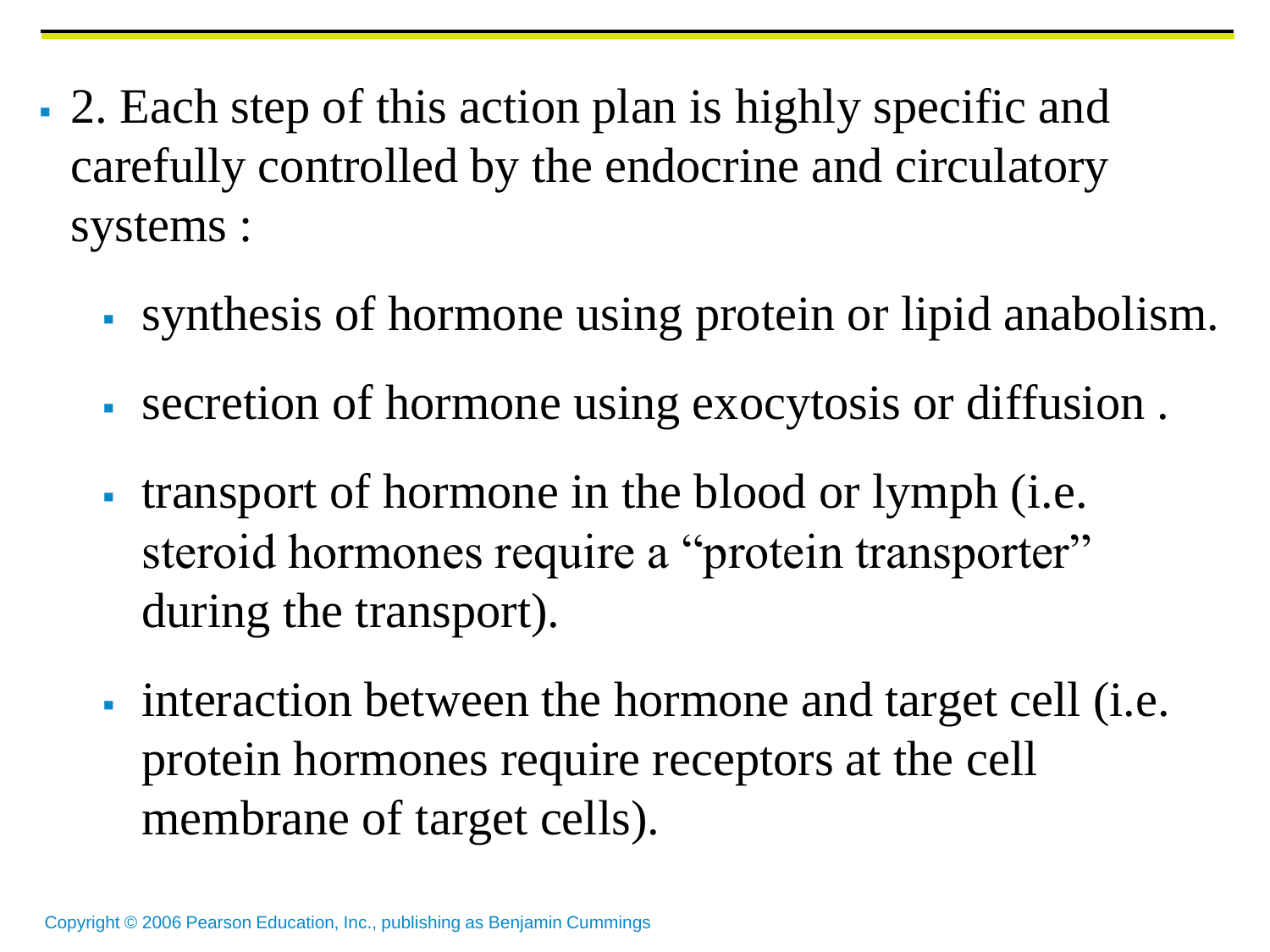- 3. Effects in the target cells caused by hormone action
	- a. A change in cell membrane permeability (e.g. insulin causes muscle cells to have a higher permeability for glucose).
	- b. A change in chemical reaction rate (e.g. growth hormone stimulates higher chemical reaction rates in muscle and bone cells).
	- c. Enzyme activation (e.g. epinephrine increases enzyme action in muscle cells).
	- d. Activation of cell secretion (e.g. melanocytestimulating hormone activates more melanin secretion from the melanocytes).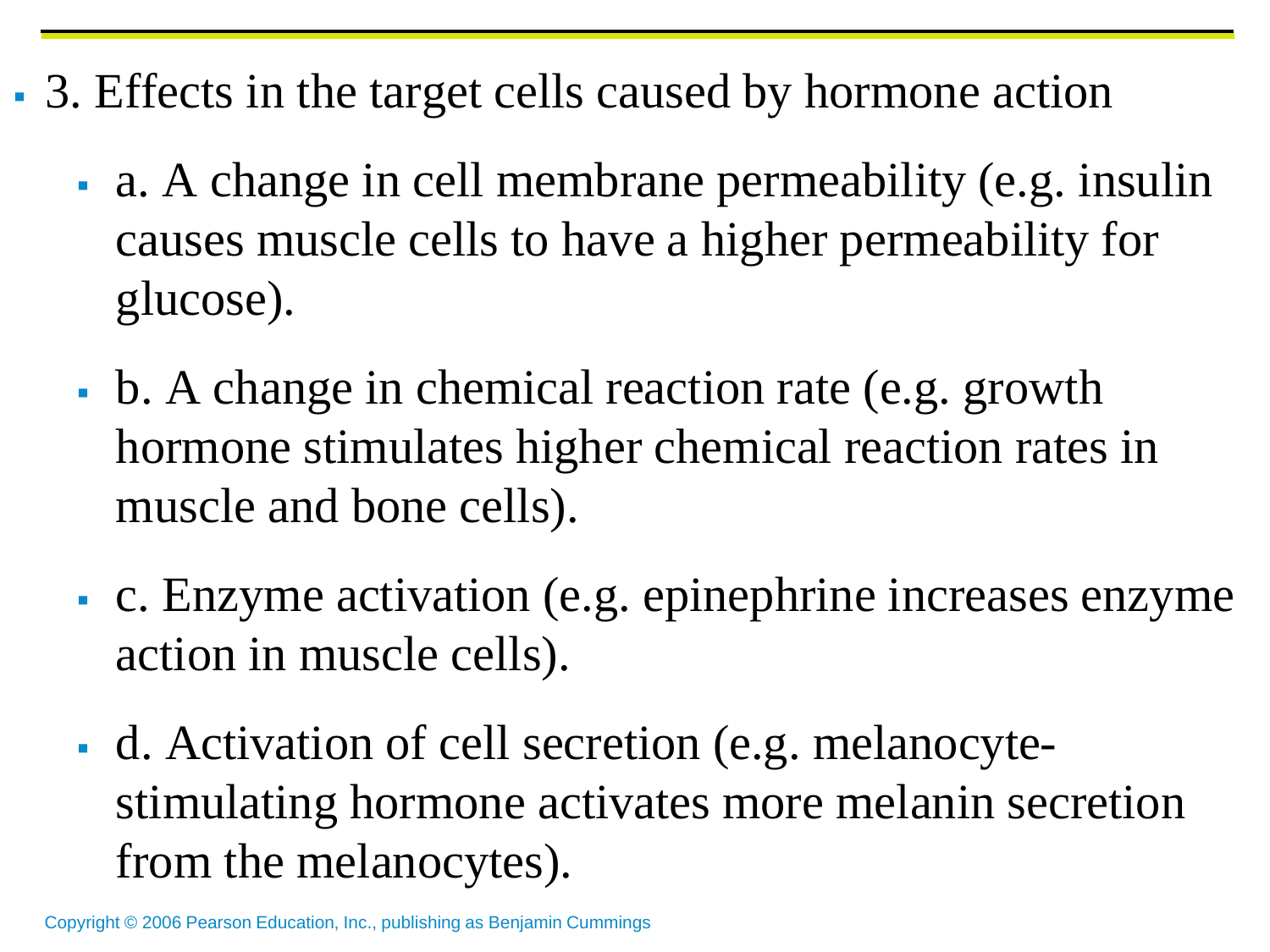### **Actions of steroid hormones**

- 1. Steroid hormones bind to a protein transporter during the transport in blood of lymph .
- 2. When they have arrived at the target cells , the protein transporter (being fat-insoluble) is repelled by the cell membrane, while the steroid hormone (being fat-soluble) diffuses into the cytoplasm of target cell.
- 3. Steroid hormone also diffuses across the nuclear envelope and enters into the nucleus of target cell.
- 4. Steroid hormone binds to a specific receptor located on a particular gene of target cell's DNA.
- 5. This binding alters the genetic information within that gene, resulting in a new messenger RNA (mRNA) being produced after transcription.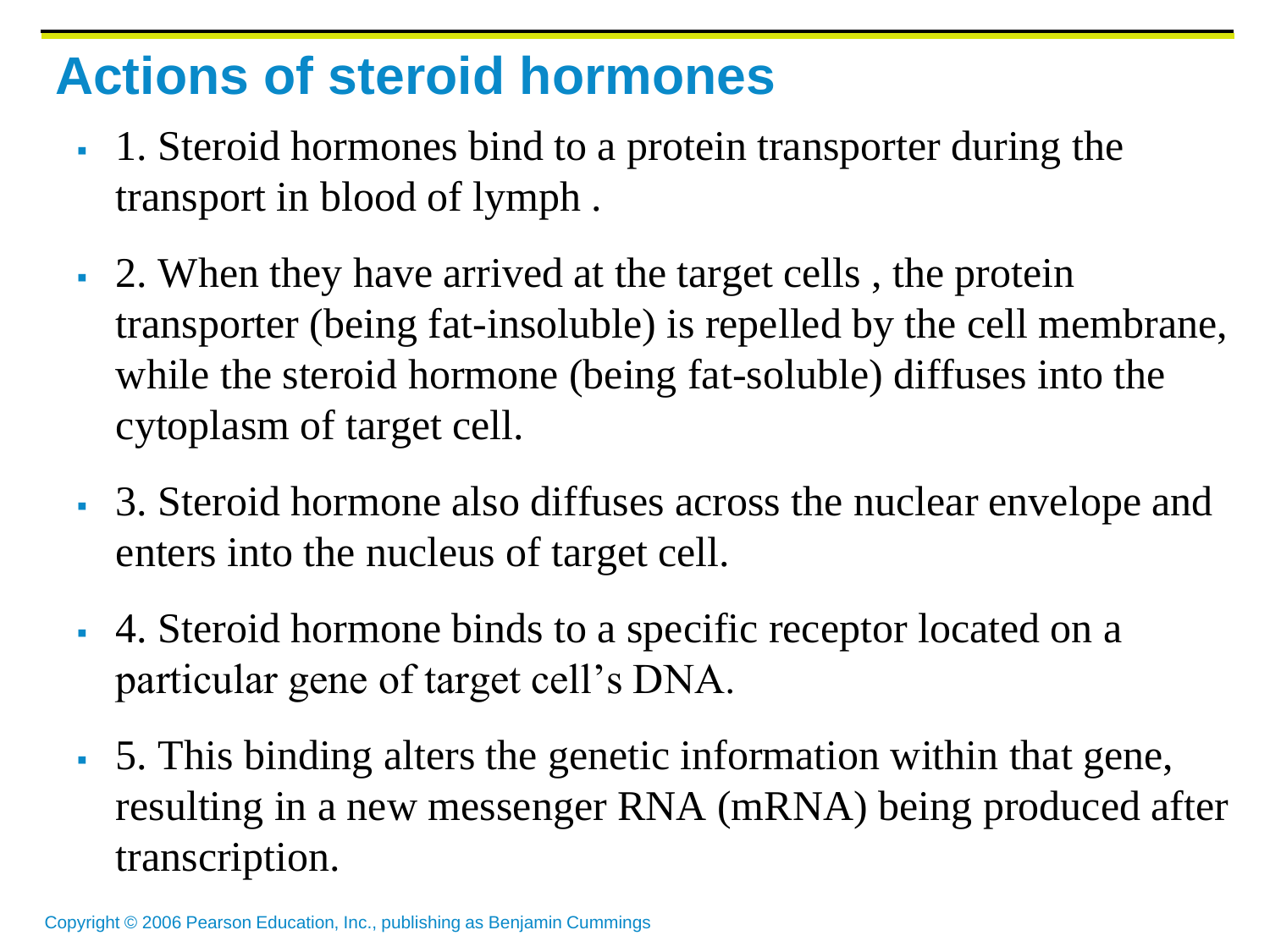- 6. this new mRNA sill be translated into a new protein (or enzyme) in the cytoplasm of target cell .
- 7. the new protein or enzyme causes a specific effect to occur within the target cells .

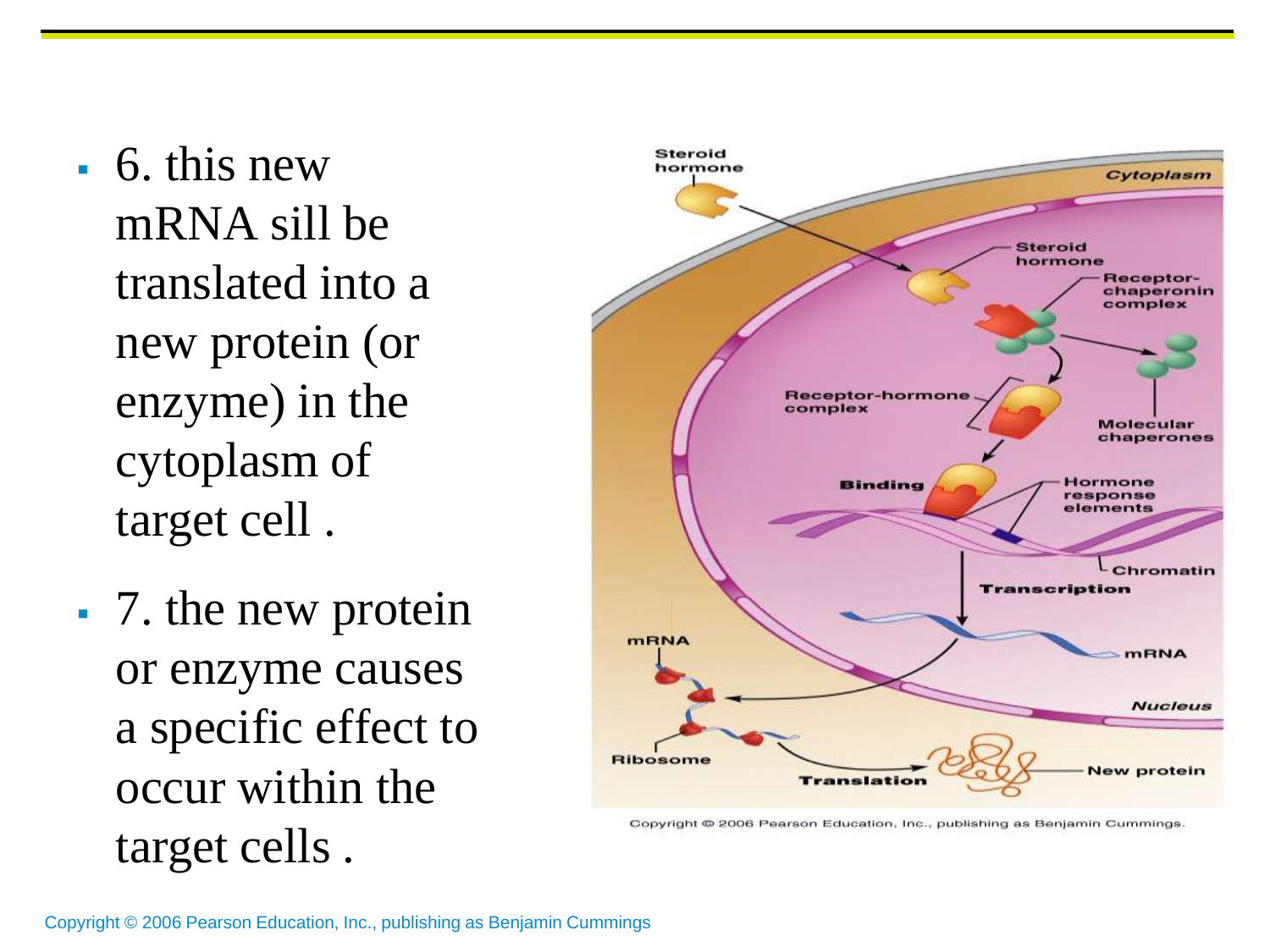### **Sequence of steroid hormone action - Summary**

- 1. Endocrine glands secrete steroid hormone .
- 2. Steroid hormone diffuses through target cell membrane .
- 3. Hormone combines with a receptor molecule .
- 4. steroid hormone-receptor complex binds to DNA and promotes synthesis of mRNA.
- 5. mRNA enters the cytoplasm and directs protein synthesis .
- 6. Newly synthesized protein produce hormone's specific effects.
- 7. The new protein causes a specific effect to occur within the target cells.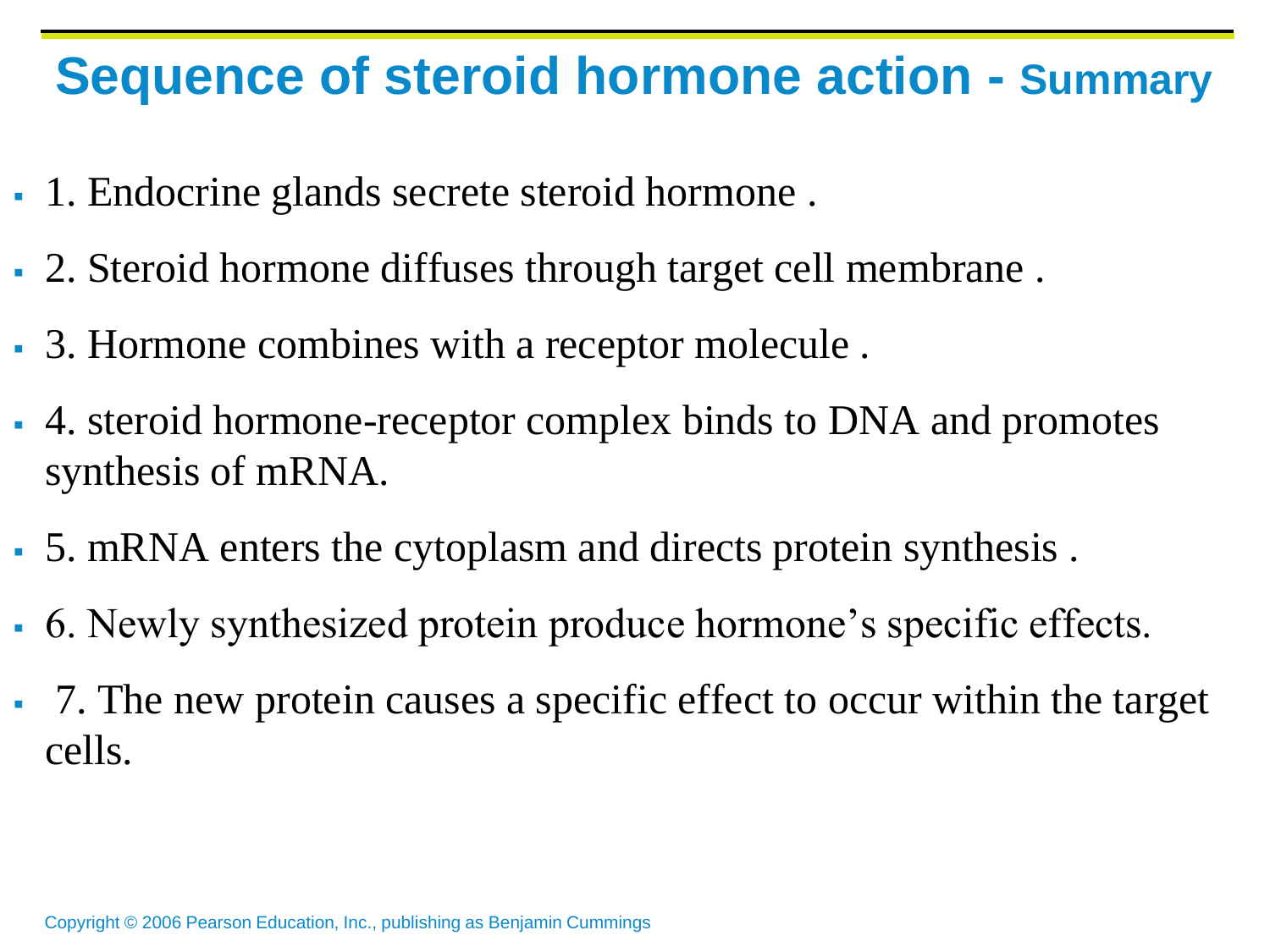### **Steroid Hormones**



Copyright @ 2006 Pearson Education, Inc., publishing as Benjamin Cummings.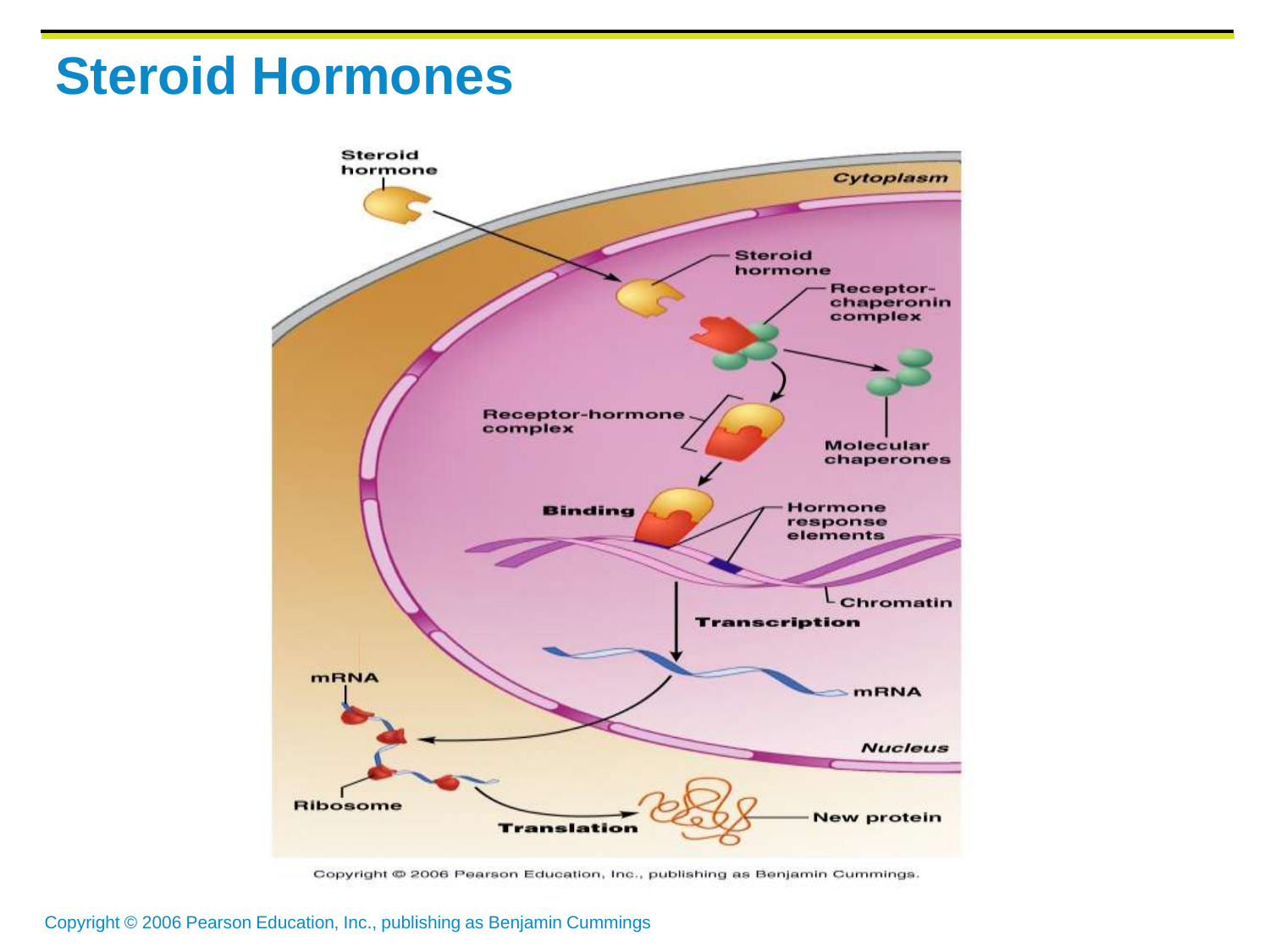### **Action of protein hormones**

- 1. A protein hormone is transported in the blood or lymph by itself, without a transporter.
- 2. When it has arrived at the target cell, the protein hormone binds with a specific receptor embedded in the cell membrane of target cell. (The number of receptors changes in response to the amount of hormone released -- "up-regulation" refers to the phenomenon where more receptors will be produced to respond to a deficiency of the hormone; while "down-regulation" refers to the process of producing less receptors to respond to a large amount of hormone).
- 3. This binding activates a series of chemical reactions ("cascade reactions") in the cytoplasm of target cell .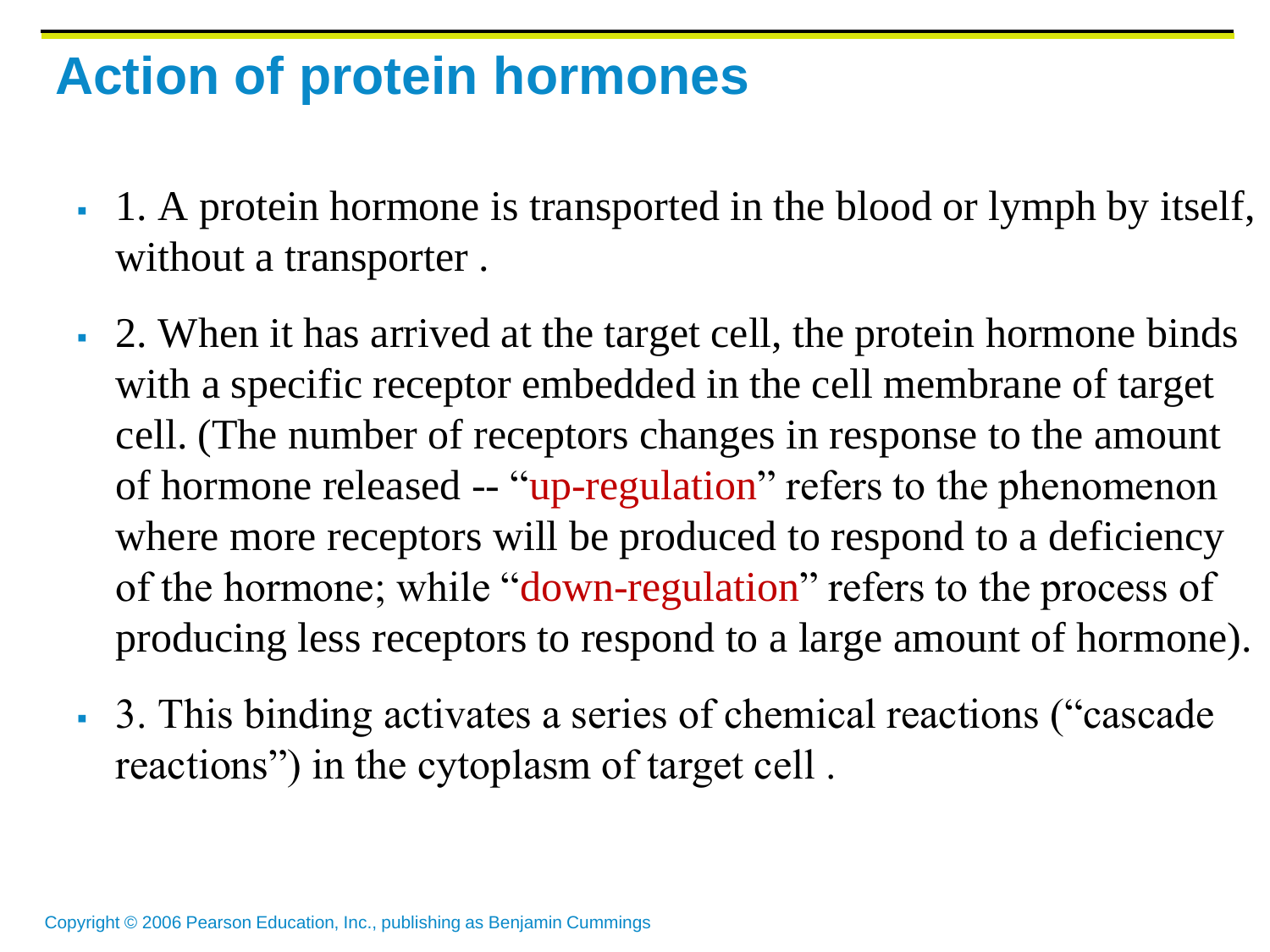- 4. The product of these reactions is a substance known as the "secondary messenger" (usually cyclic adenosine monophosphate or cAMP), which acts on behalf of the protein hormone , causes a potent effect in the target cell (usually within the cytoplasm).
- 5. Since protein hormones never diffuse to the DNA of target cells, no new proteins or enzymes are made at the end .



Copyright © 2006 Pearson Education, Inc., publishing as Benjamin Cummings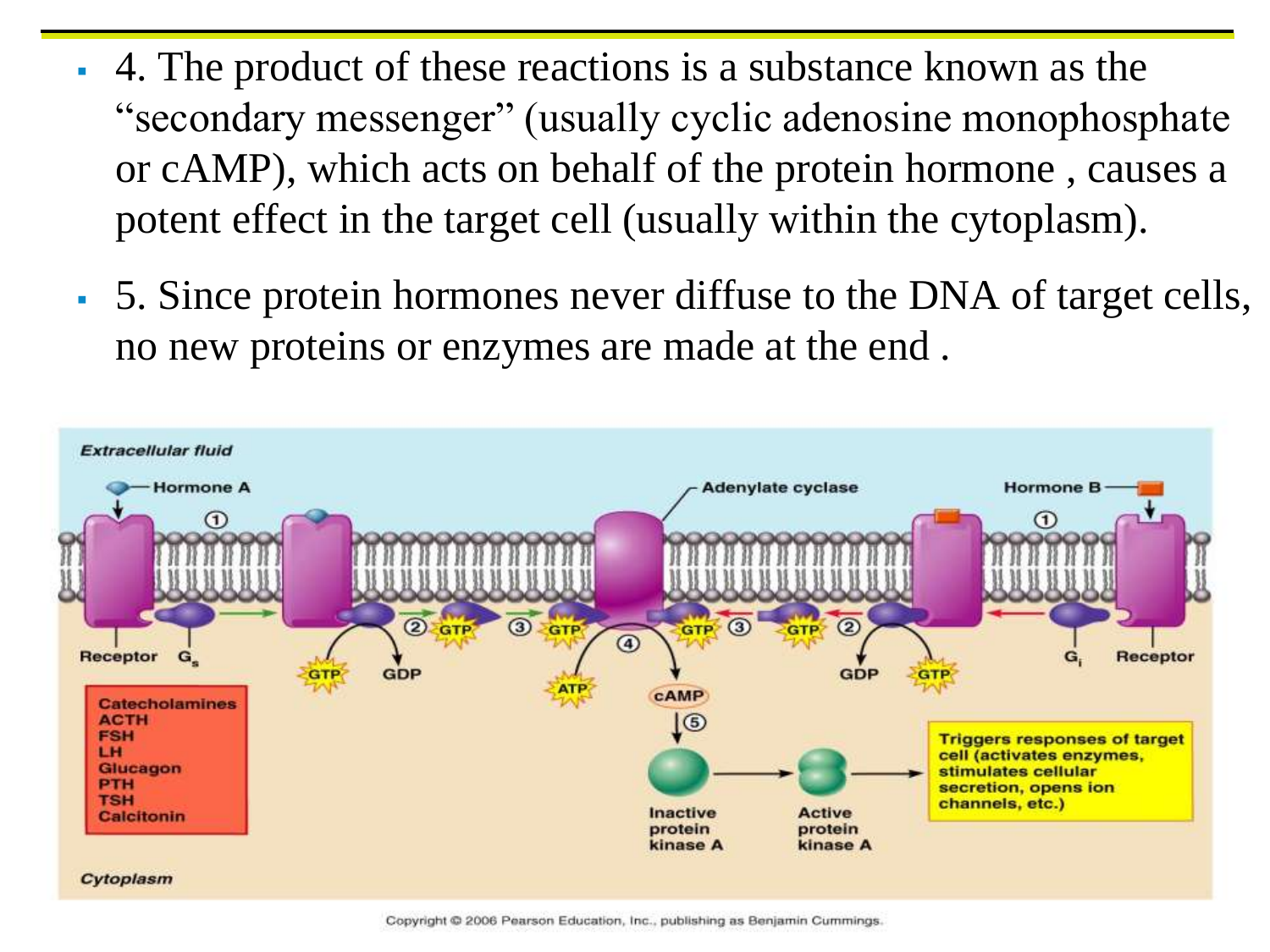# **Sequence of protein hormone action - summary**

- 1. Endocrine gland secretes nonstcroid hormone.
- 2. Body fluid carries hormone to its target cell.
- 3. Hormone combines with receptor site on membrane of its target cell, activating G protein.
- 4. G protein activates an enzyme called adenylate cyclase within target cell's membrane.
- 5. Adenylate cyclase converts ATP into cyclic AMP.
- 6. Cyclic AMP activates protein kinases.
- 7. These enzymes activate protein substrate in the cell that change metabolic processes.
- 8. Cellular changes produce the hormone's effects.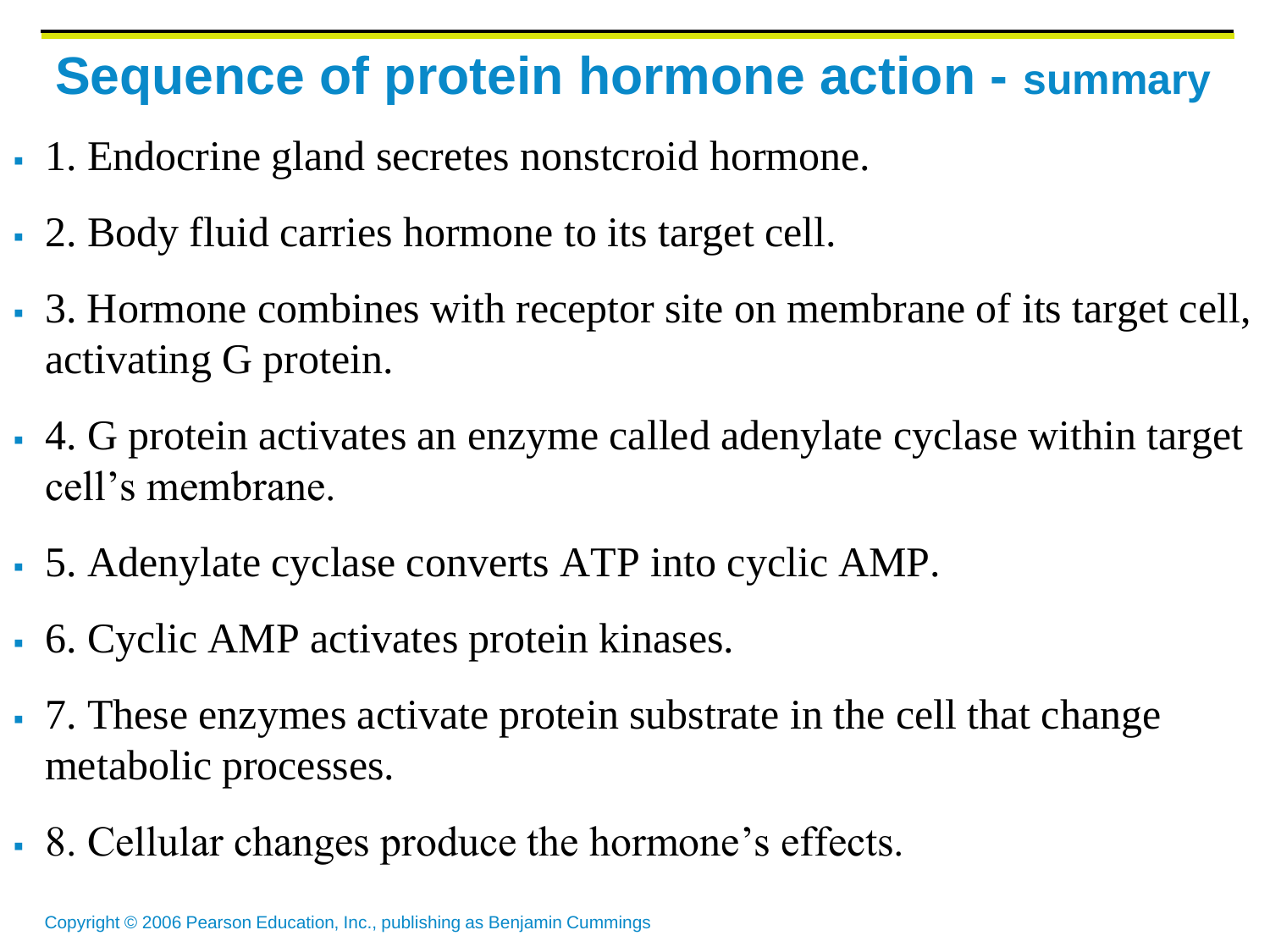### **Protein Hormones**



Copyright @ 2006 Pearson Education, Inc., publishing as Benjamin Cummings.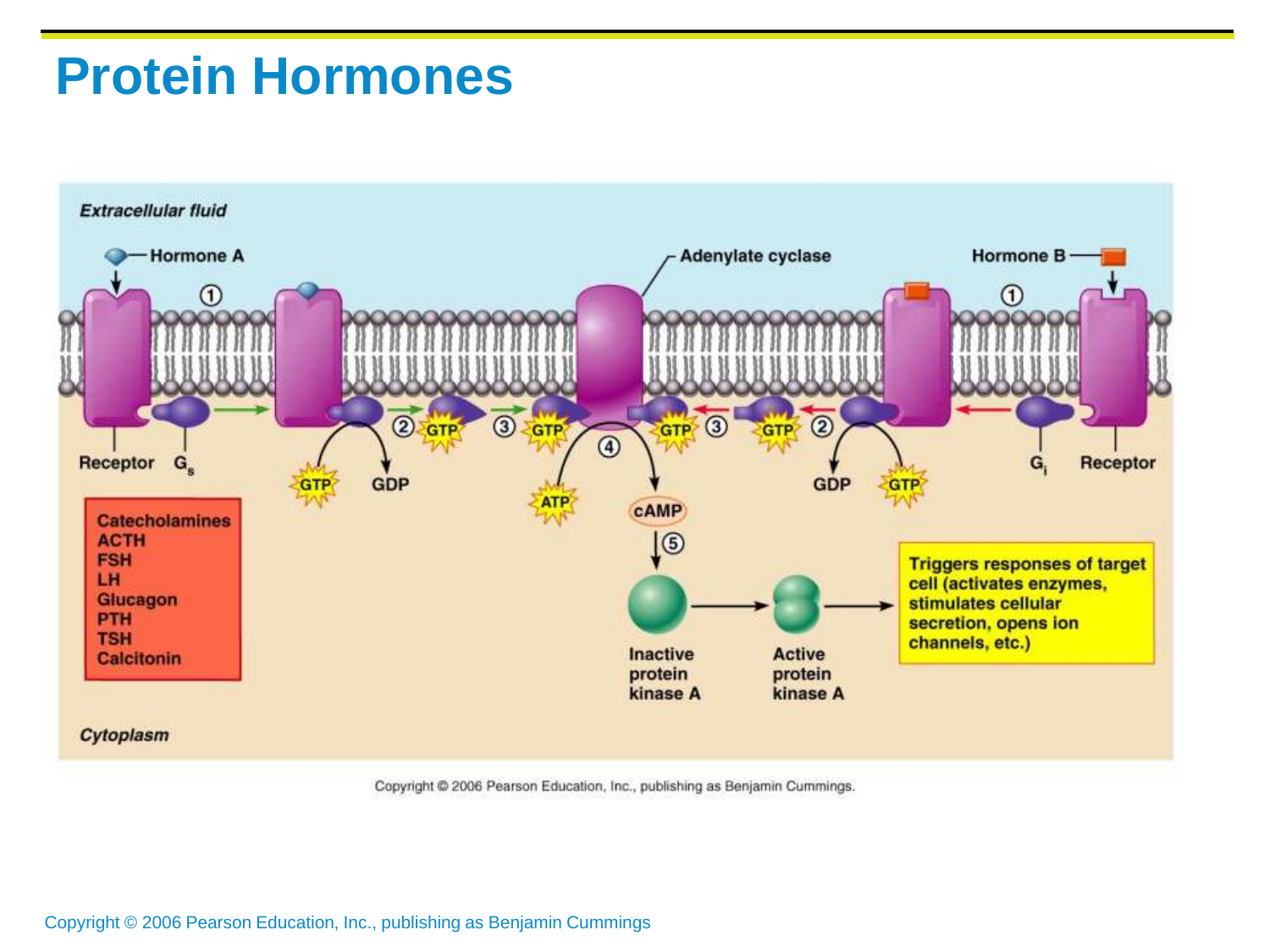# **Control of hormone secretion**

- I. Negative feedback mechanism
- a) most secretion of hormones is regulated by negative feedback where once the desired effect is achieved in the target cell, an inhibitory signal (hormone, nerve impulse, or enzyme) will be sent from the target cells to the endocrine gland.
- b) hormones that are secreted by endocrine glands and travel to target cells directly are called nontropic hormones .
- c) hormones that are secreted by an endocrine gland (e.g. pituitary gland) and travels to another endocrine gland , causing the second gland to secrete another hormone, are referred to as tropic hormones .
- d) most hormones travel a long distance and act on target cells, they are called circulating (or endocrine) hormones; while other hormones travel a short distance, they are called local (paracrine) hormones.

ä,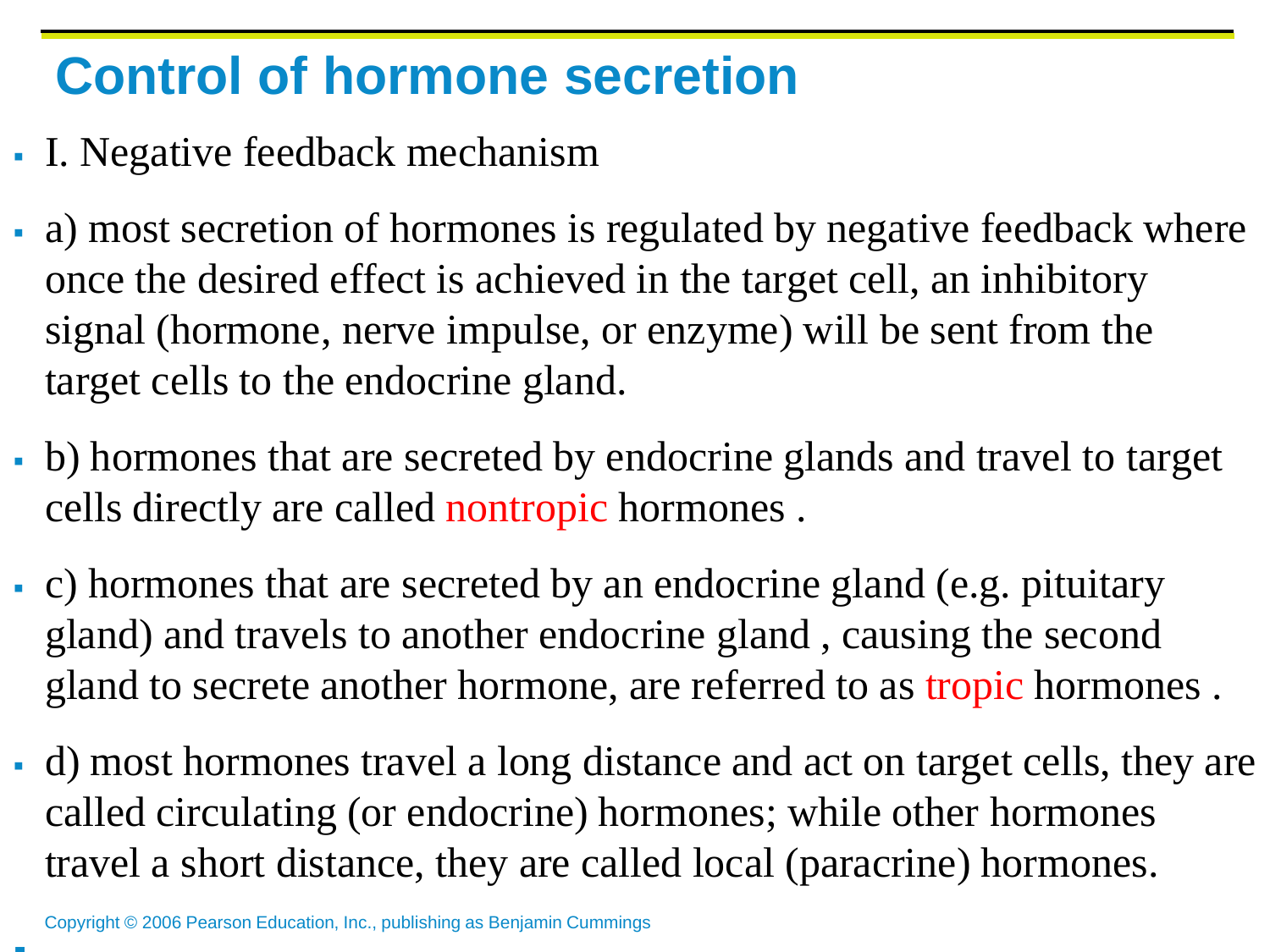### II. Nervous control

- a) Some hormone secretion is regulated by nerve impulse where sympathetic and parasympathetic nerves innervate the endocrine gland and control its secretion (e.g. sympathetic nerves cause the adrenal medulla to secrete epinephrine and nor epinephrine) .
- b) Hormone release at the posterior pituitary gland is controlled by nerve fibers from the hypothalamus. In addition to transmitting nerve impulses, however, these specialized nerve fibers seem to also transport "releasing hormones" (e.g. gonadotropin releasing hormone or GnRH) to the pituitary gland.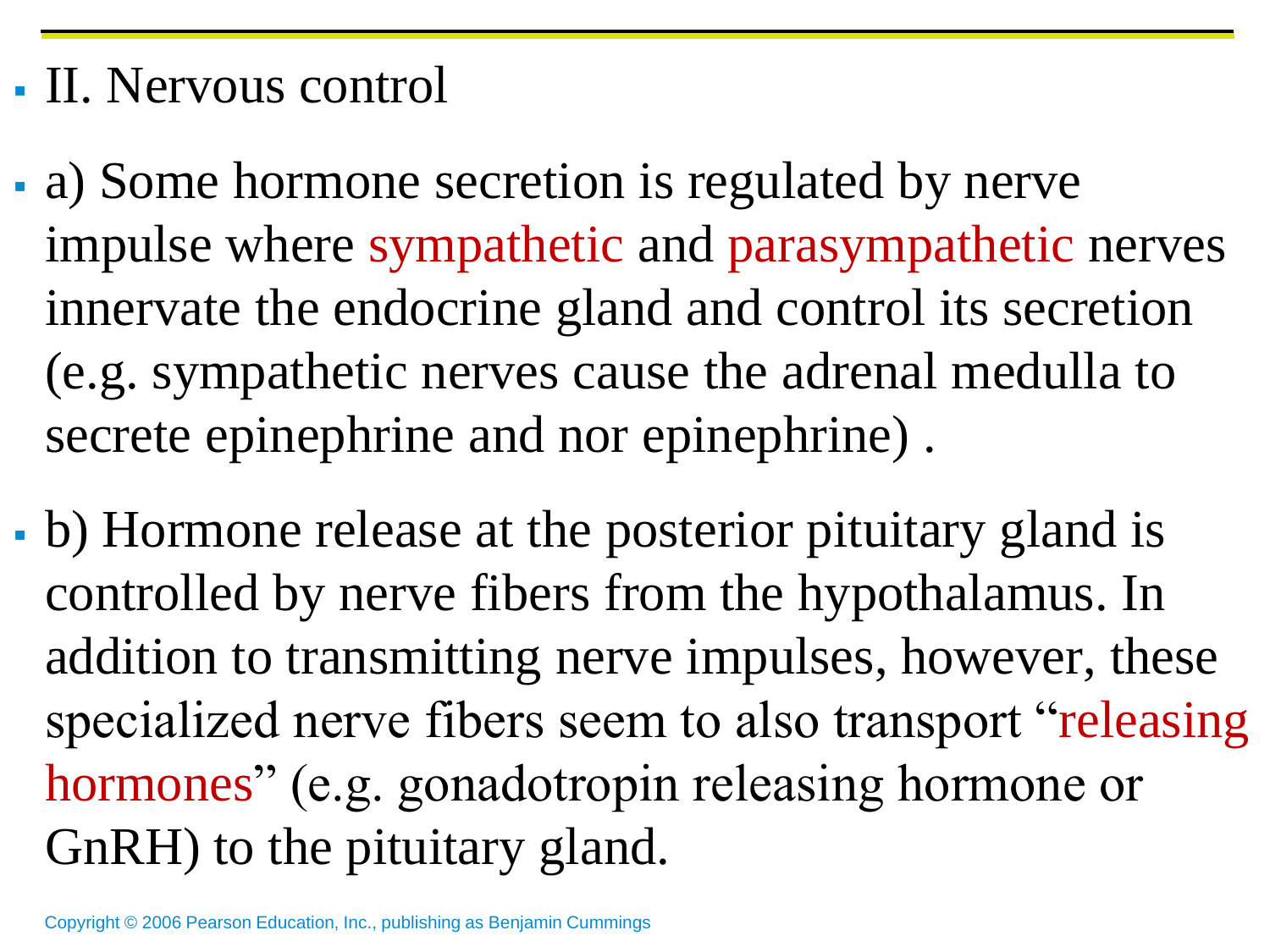#### **Relationship of pituitary gland & Hypothalamus**



Copyright @ 2006 Pearson Education, Inc., publishing as Benjamin Cummings.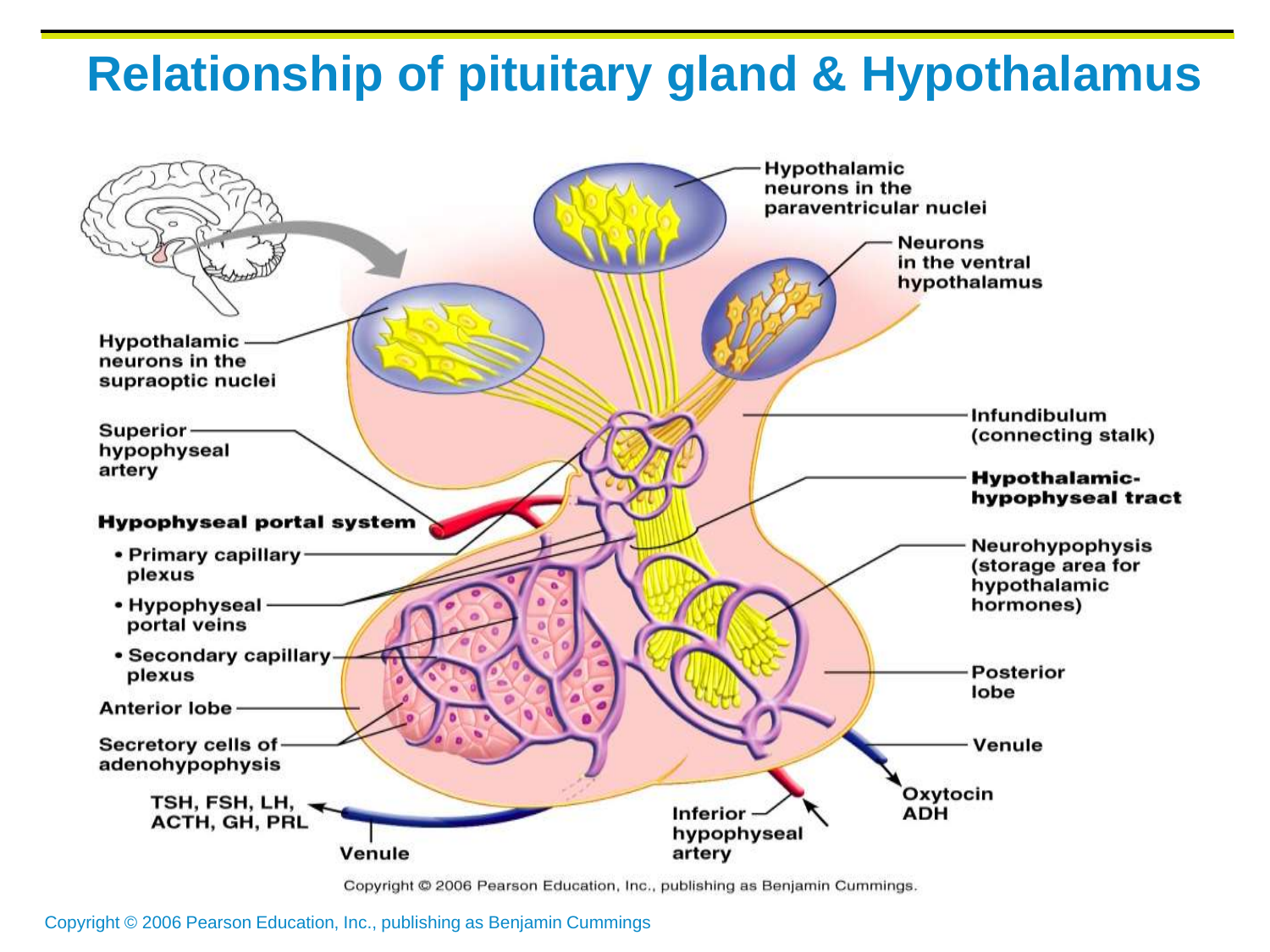# **Major endocrine glands & hormones**

- The pituitary gland: attached to the hypothalamus by infundibulum.
	- Divided into anterior lobe (adenohypophysis) and posterior lobe (neurohypophysis). Anterior lobe is about 3 times larger than posterior lobe .
- 1. Anterior pituitary is under hormonal control by the hypothalamus where blood vessels transport "releasing hormones" to the anterior lobe. Anterior pituitary contains  $\frac{5}{9}$  types of glandular cells.
- Somatotrophs produce GH.
- Lactotrophs produce PRL.
- Corticotrophs produce ACTH and MSH.
- Thyrotrophs produce TSH.
- Gonadotrophs produce FSH and LH.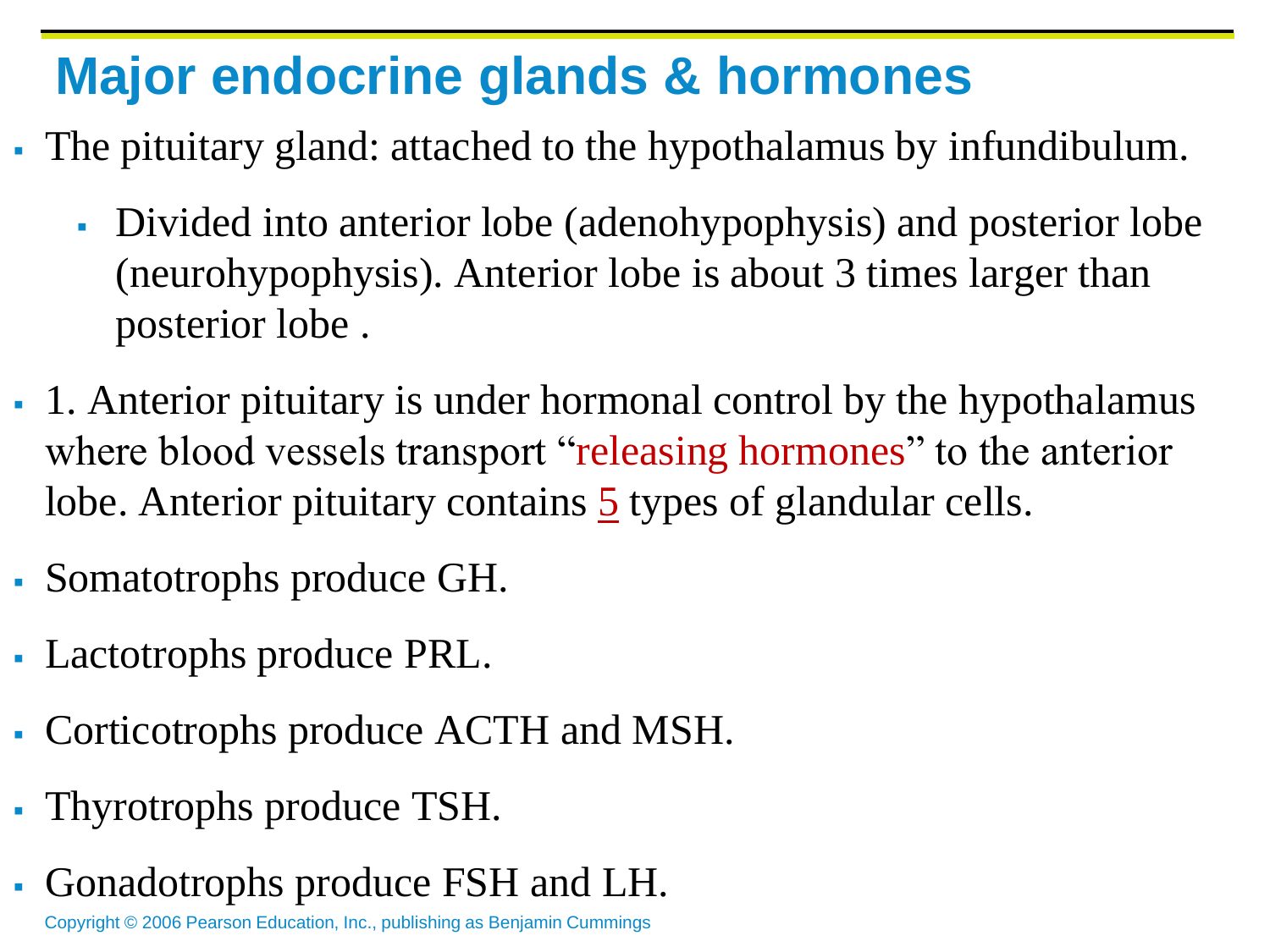#### **Relationship of the pituitary gland & Hypothalamus**



Copyright © 2006 Pearson Education, Inc., publishing as Benjamin Cummings.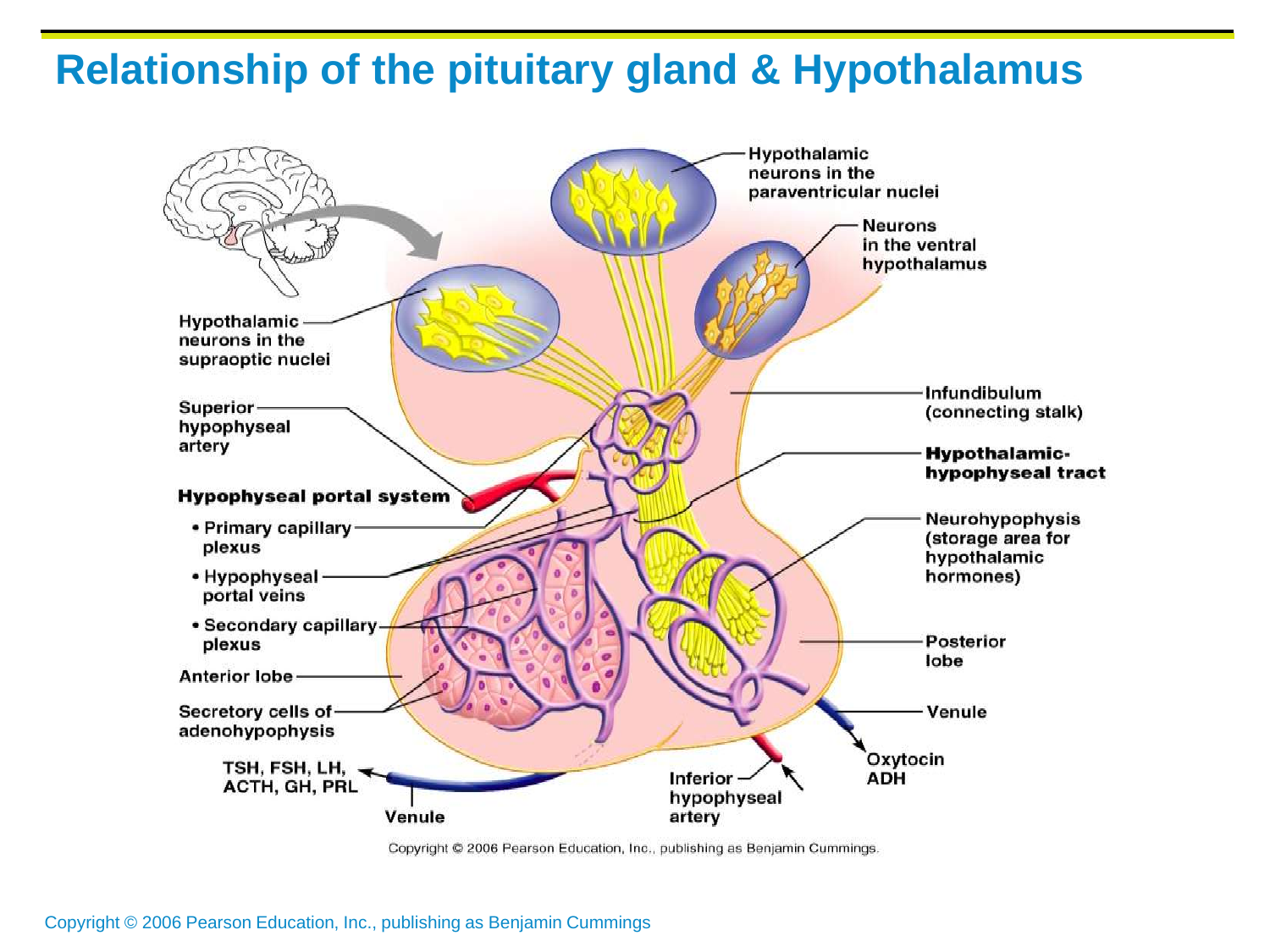2. posterior pituitary is under nervous control by the hypothalamus where nerve fibers innervate the posterior lobe for its release of hormones (posterior pituitary does not produce hormones; it only release hormones made by the hypothalamus).



Copyright © 2006 Pearson Education, Inc., publishing as Benjamin Cummings.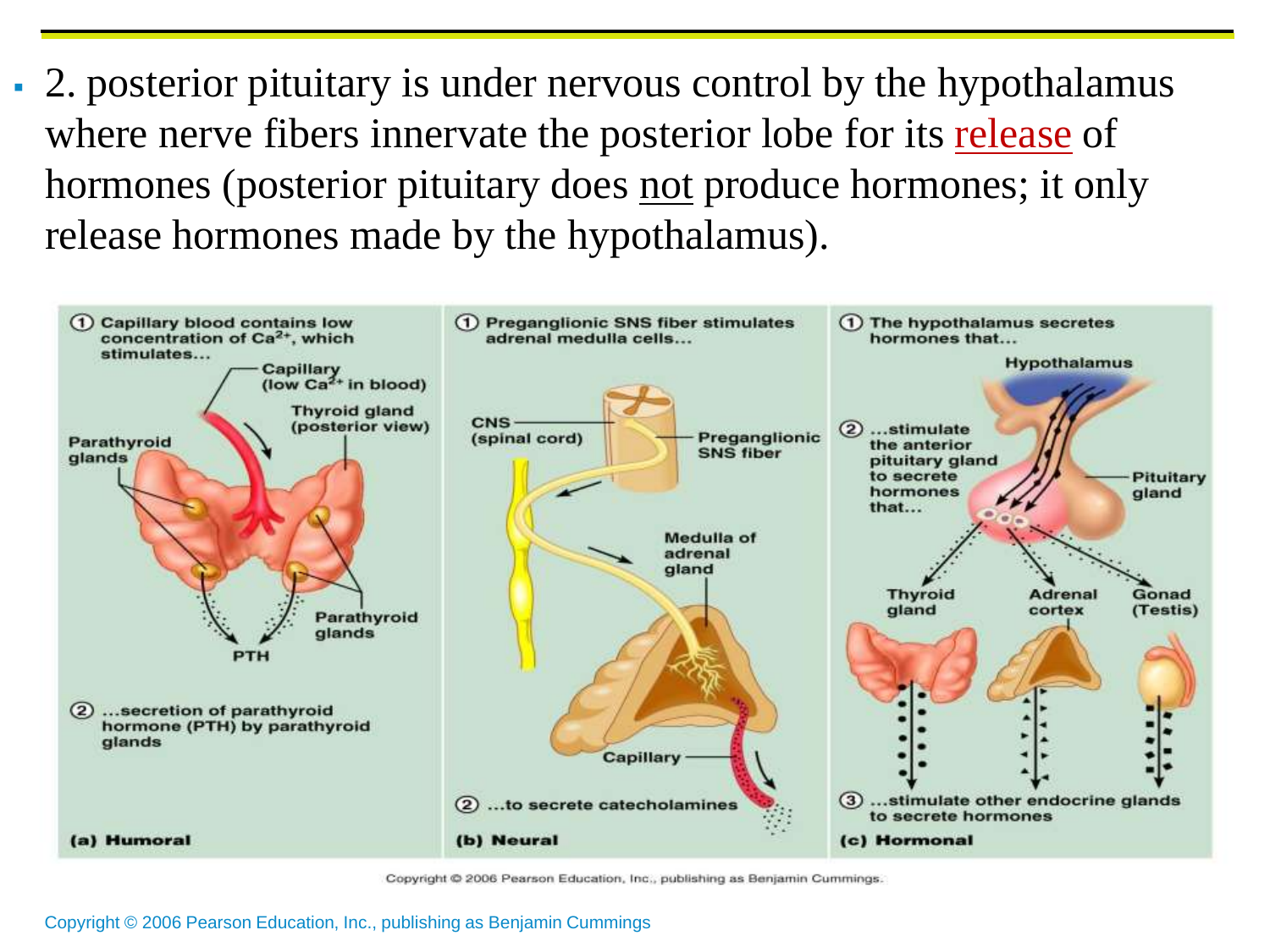# **Anterior pituitary gland – 7 hormones**

- Growth hormone (GH) -- for normal growth and development of all body cells, especially muscle and bone cells. [Hyper secretion of it during childhood causes Gigantism, hypersecretion during adulthood causes Acromegaly, and hyposecretion causes Dwarfism].
- Thyroid-stimulating hormone (TSH) -- stimulates the thyroid gland to secrete thyroid hormones. [Hypersecretion causes Grave's disease, and hyposecretion causes cretinism in children and myxedema in adults].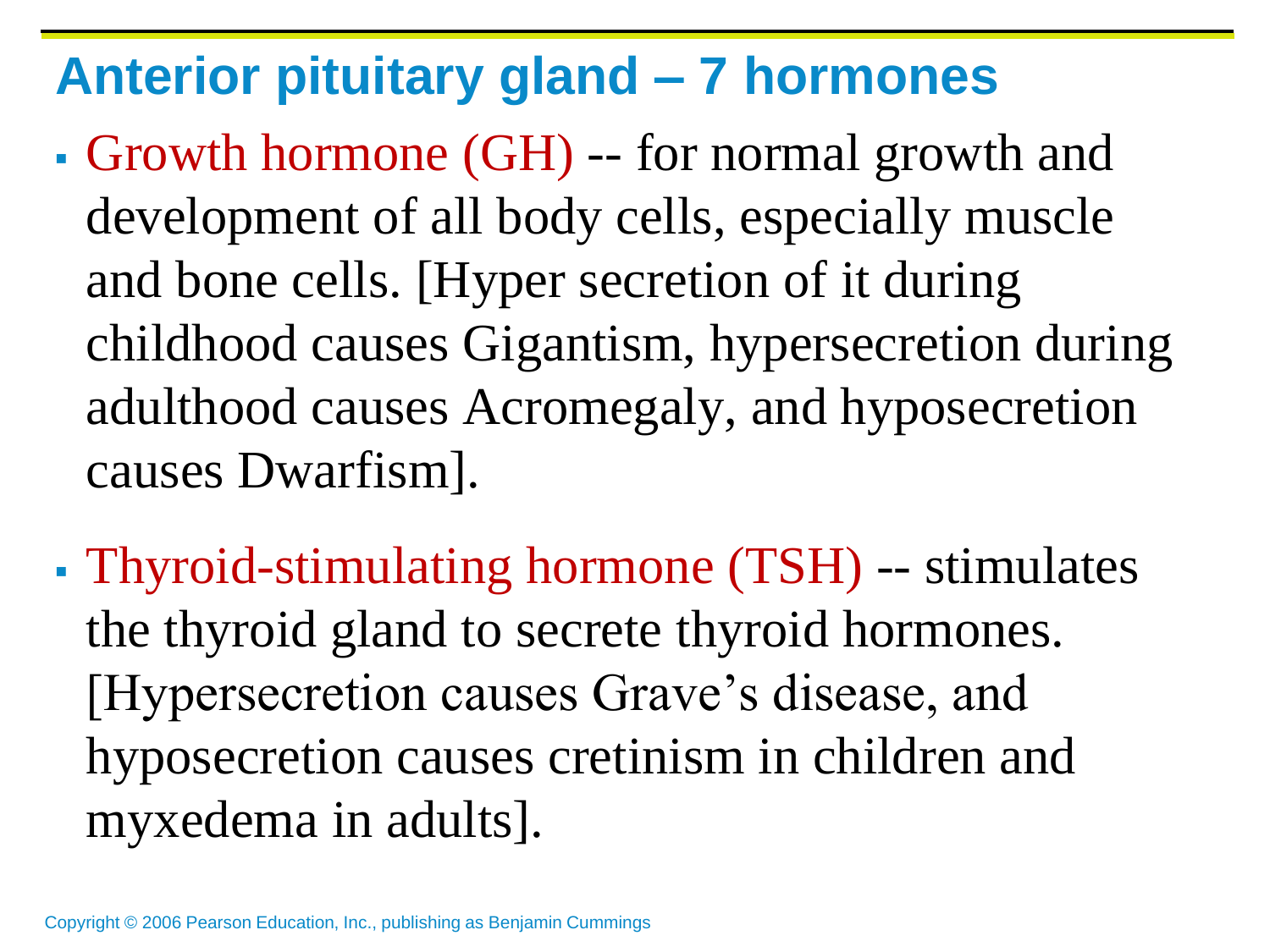# **a) Goiter b) Exophthalmos of graves disease**



Copyright @ 2006 Pearson Education, Inc., publishing as Benjamin Cummings.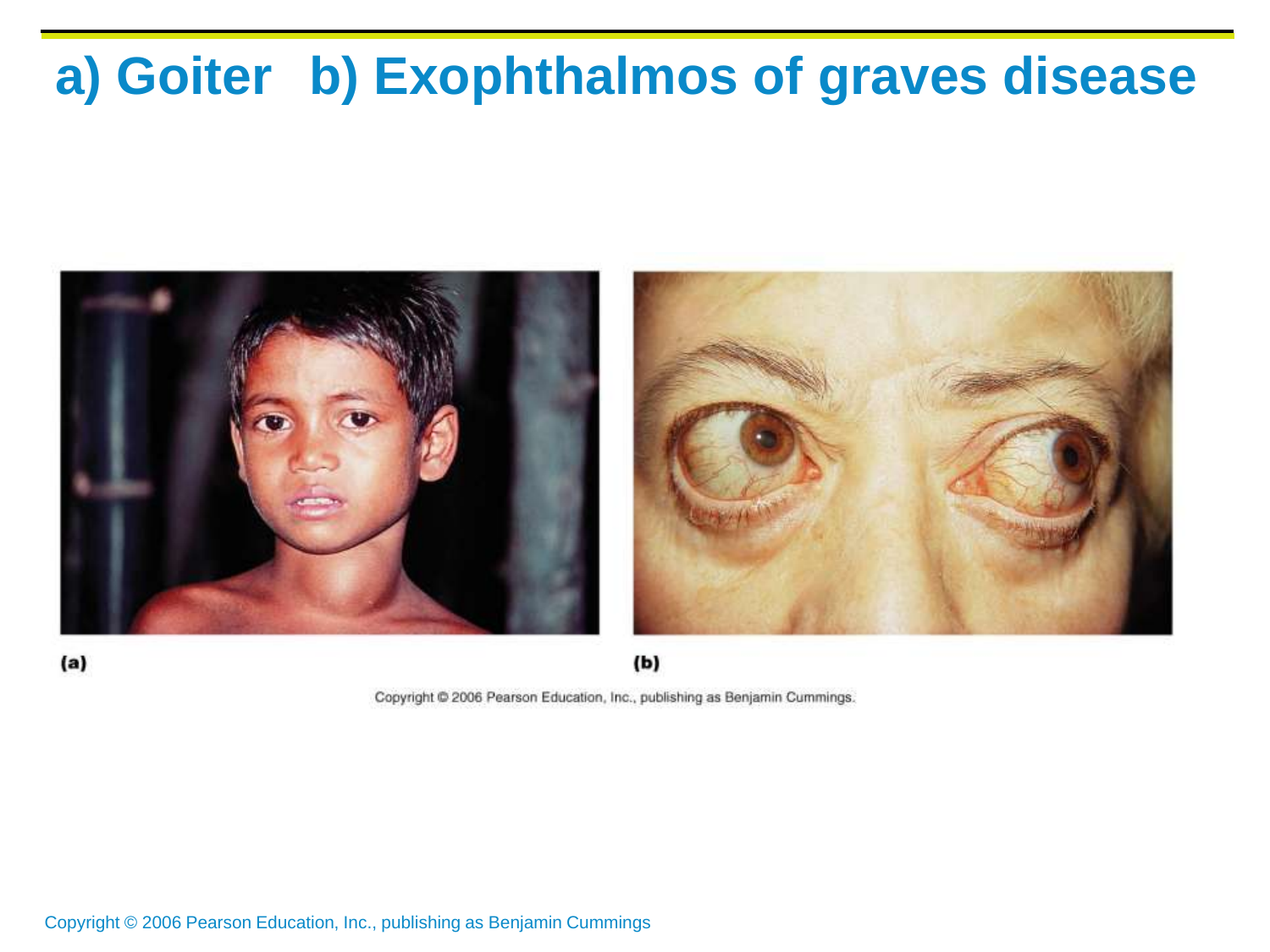Adrenocorticotropic hormone (ACTH) – stimulates the adrenal cortex to secrete mineralocorticoids, glucocorticoids, or gonadocorticoids. [Hypersecretion causes Cushing's disease, while hyposecretion is rare].





Copyright @ 2006 Pearson Education, Inc., publishing as Benjamin Cummings.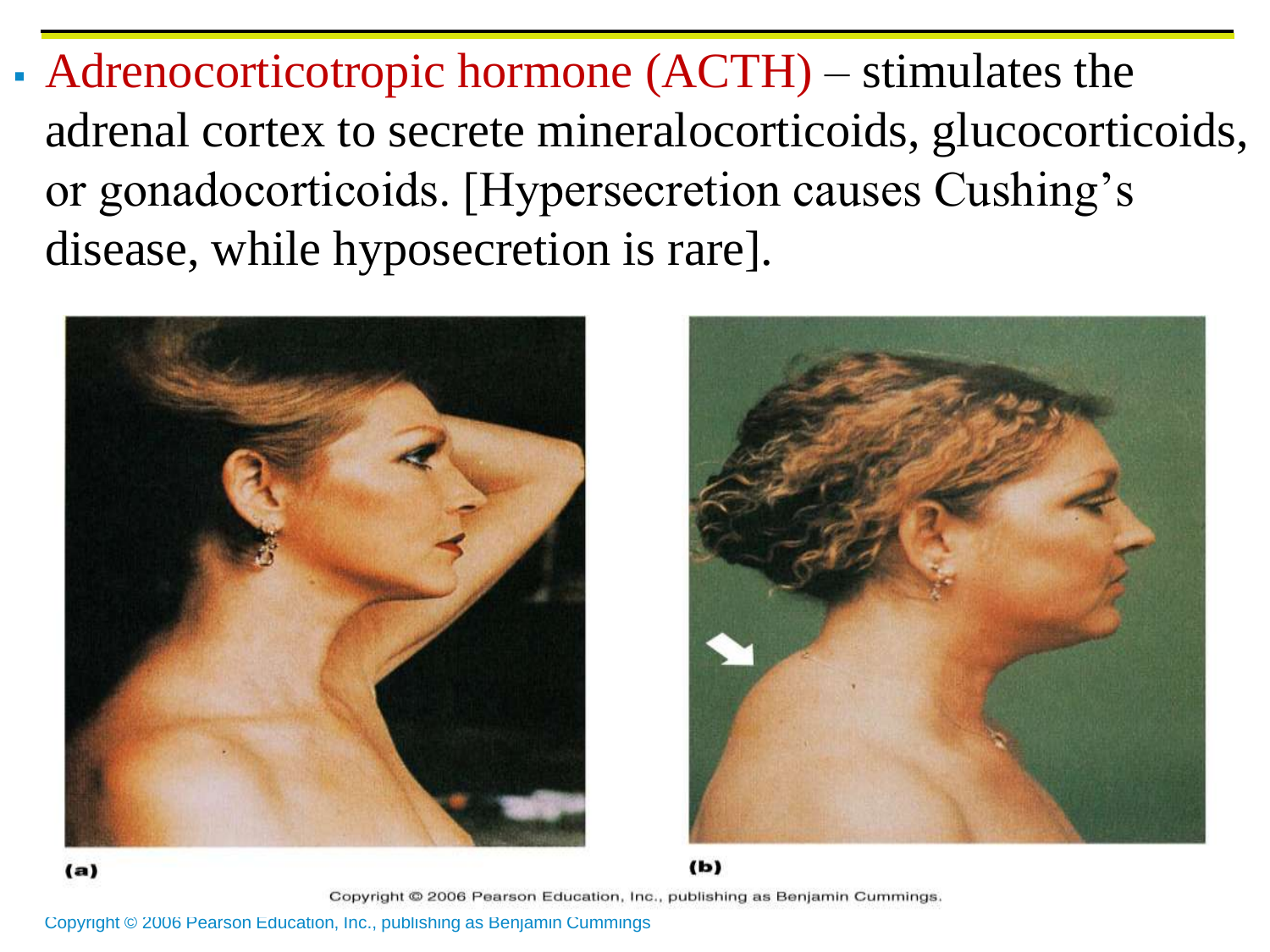- Follicle-stimulating hormone (FSH) -- stimulates the production of egg cells and sperm in the gonads. [Hypersecretion causes no known effects, while hyposecretion can cause failure of sexual maturation]
- Luteinizing hormone (LH) -- triggers ovulation and stimulates the production of estrogens and progesterone in female, and promotes testosterone production in male. [Disorders are similar to those for FSH].
- Prolactin (PRL) or Lactogenic hormone (LTH) -- stimulates milk production in the mammary glands. [Hypersecretion can disrupt normal menstrual cycles in female and causes impotence in male; and hyposecretion causes poor milk production in female].
- Melanocyte-stimulating hormone (MSH) -- stimulates melanocytes in the epidermis and hair follicles to release melanin pigment. [Hypersecretion causes abnormally dark skin pigment, and hyposecretion causes abnormally light skin pigment].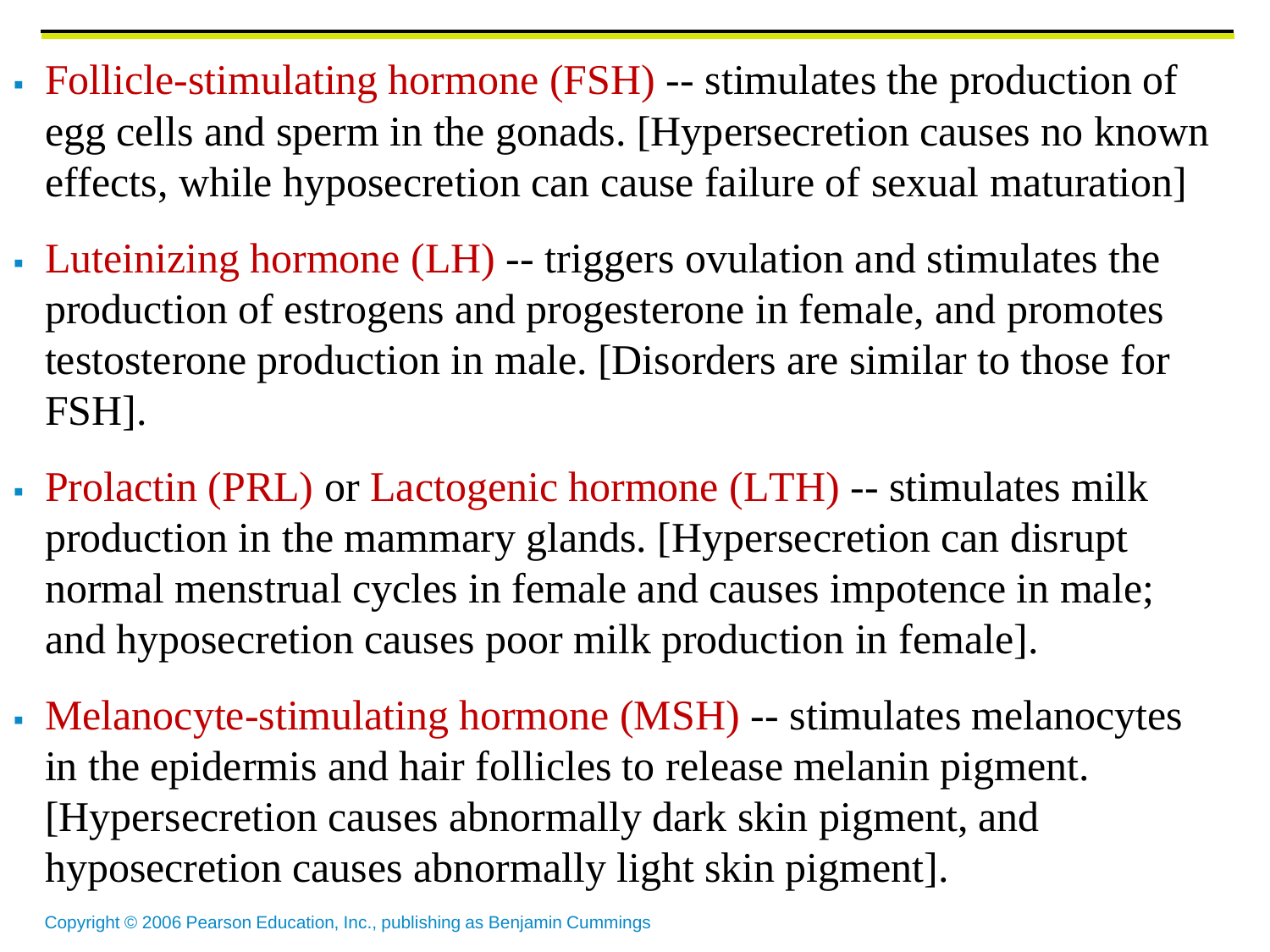# **Posterior pituitary gland**

- Oxytocin (OT) -- stimulates uterine contraction during the birth process, and activates milk ejection from the mammary glands.[Disorders are rare and have no known effects, except in some hyposecretion cases, weak labor contraction is reported].
- Antidiurectic hormone (ADH) -- stimulates water reabsorption in kidney tubules. [Hypersecretion has no know effects, and hyposecretion causes frequent urination called diabetes insipidus].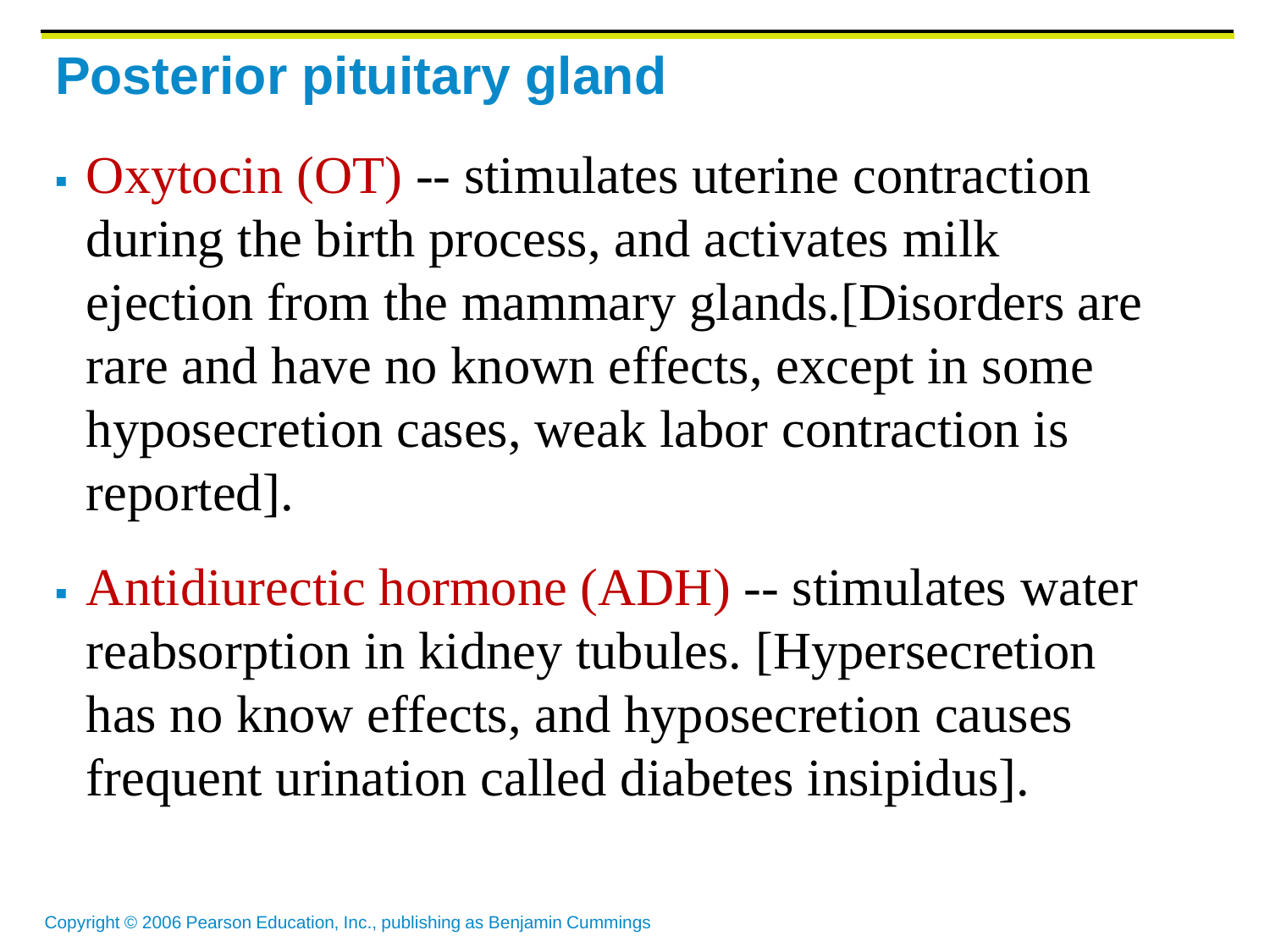# **Thyroid gland**

- a) located inferior to the larynx (voice box) and attached to the trachea.
- b) divided into two lateral lobes .
- c) thyroid follicles utilize iodine and synthesize thyroglobulin (TGB) to be stored in the colloids.
- d) upon stimulation of TSH, TGB is converted into two hormones -- Triiodothyronine  $(T_3)$  and Thyroxine  $(T_4)$  to promote normal metabolism. [Hyposecretion causes hypothyroidism, similar to cretinism and myxedema, and hypersecretion causes hyperthyroidism that results in a goiter or in Graves' disease].
- e) also secretes Calcitonin to lower blood calcium and phosphate levels and regulate digestive hormones. [Both hyposecretion and hypersecretion would affect normal balances of calcium and phosphate].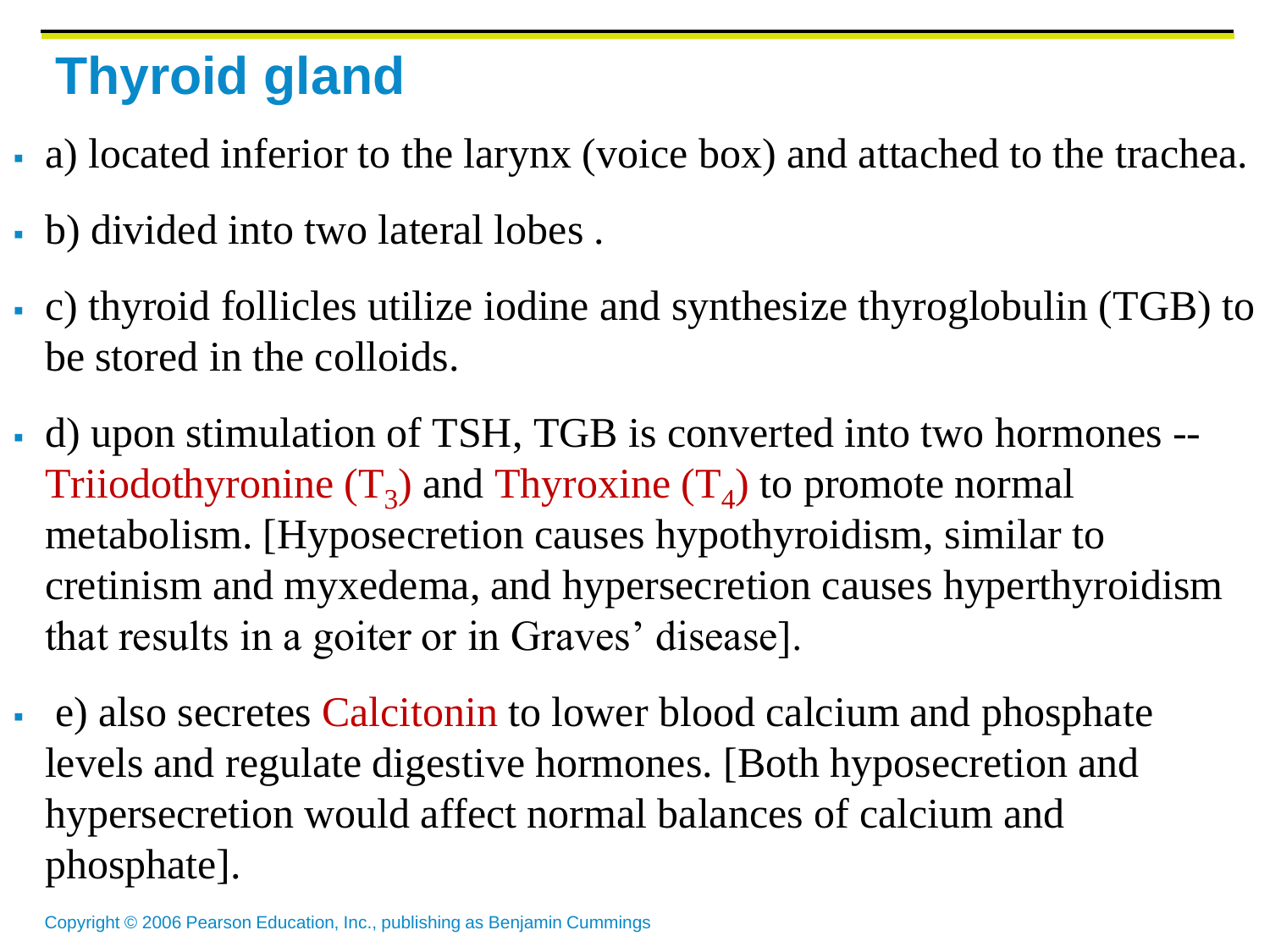# **Synthesis of thyroid hormone**



Copyright © 2006 Pearson Education, Inc., publishing as Benjamin Cummings.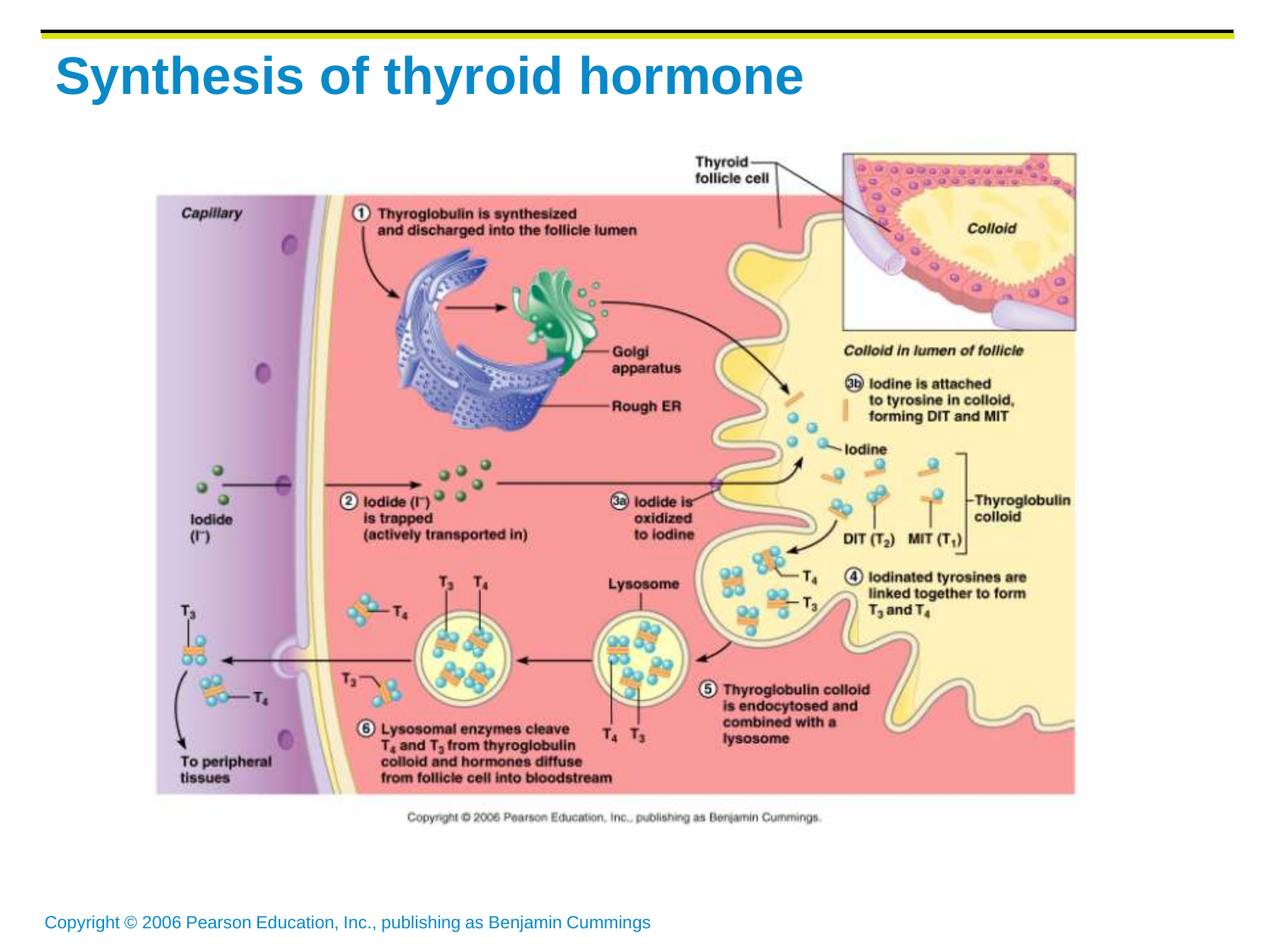# **Parathyroid glands**

- Four oval-shaped glands embedded in the posterior surface of the thyroid gland.
- Secrete only 1 protein hormone called parathyroid hormone (PTH) or parathormone to raise blood calcium level and lower blood phosphate level. [Hyposecretion causes tetany, and hypersecretion causes osteitis fibrosa cystica].

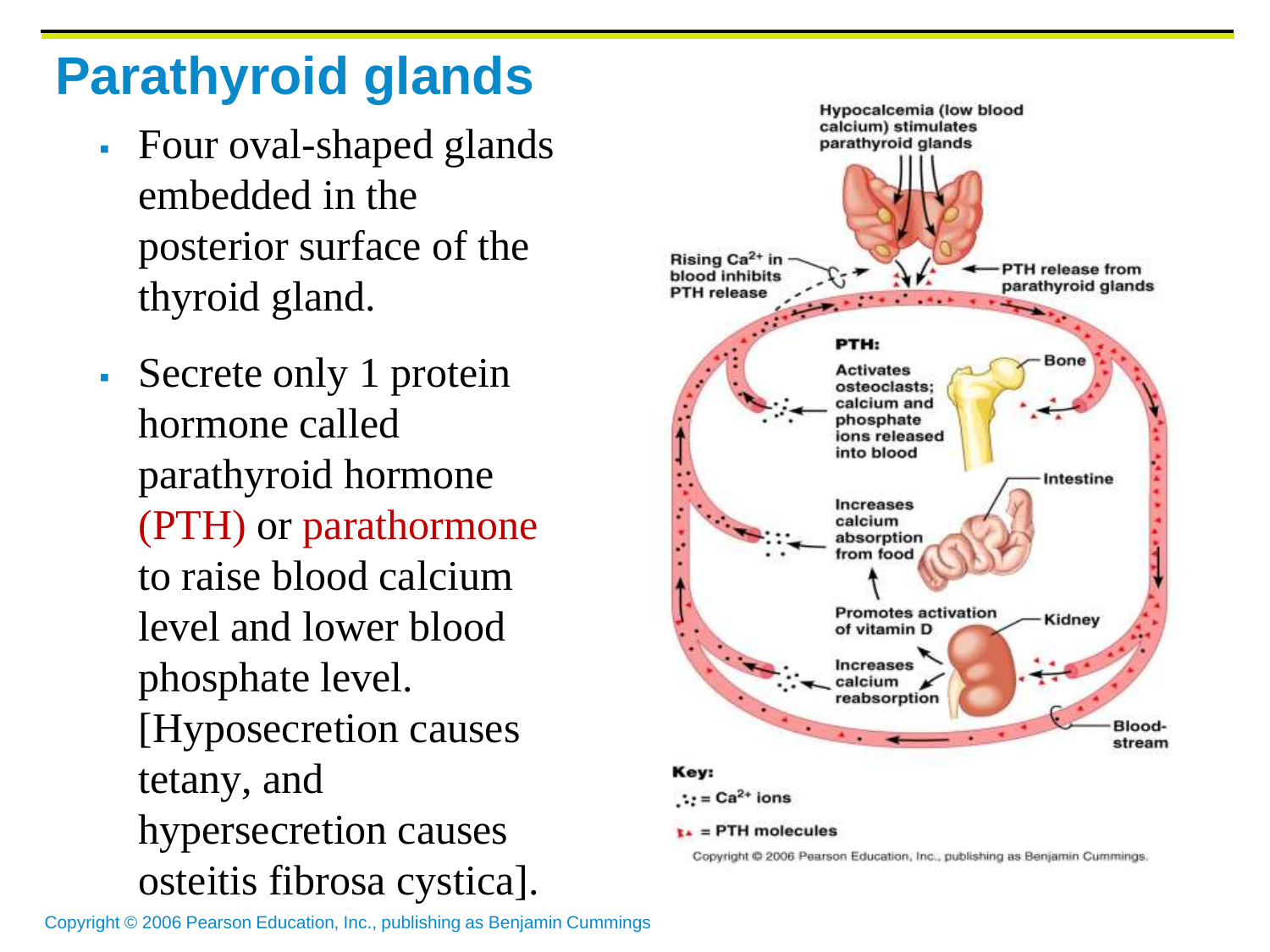# **Adrenal gland**

- **A. Adrenal Cortex:** outer portion of the adrenal gland which is attached to the superior surface of the kidney.
- Divided into 3 regions, from outside to inside : Zona glomerulosa, Zona fasciculate , and Zona reticularis.
- Secretes over 30 steroid-based substances and several steroid hormones, all crucial for normal homeostasis .
- Zona glomerulosa secretes mineralocorticoids which help regulate the levels of minerals such as sodium, potassium, and magnesium. Aldosterone is the most important hormone in this group, where it raises blood levels of sodium and water, and lowers blood potassium level.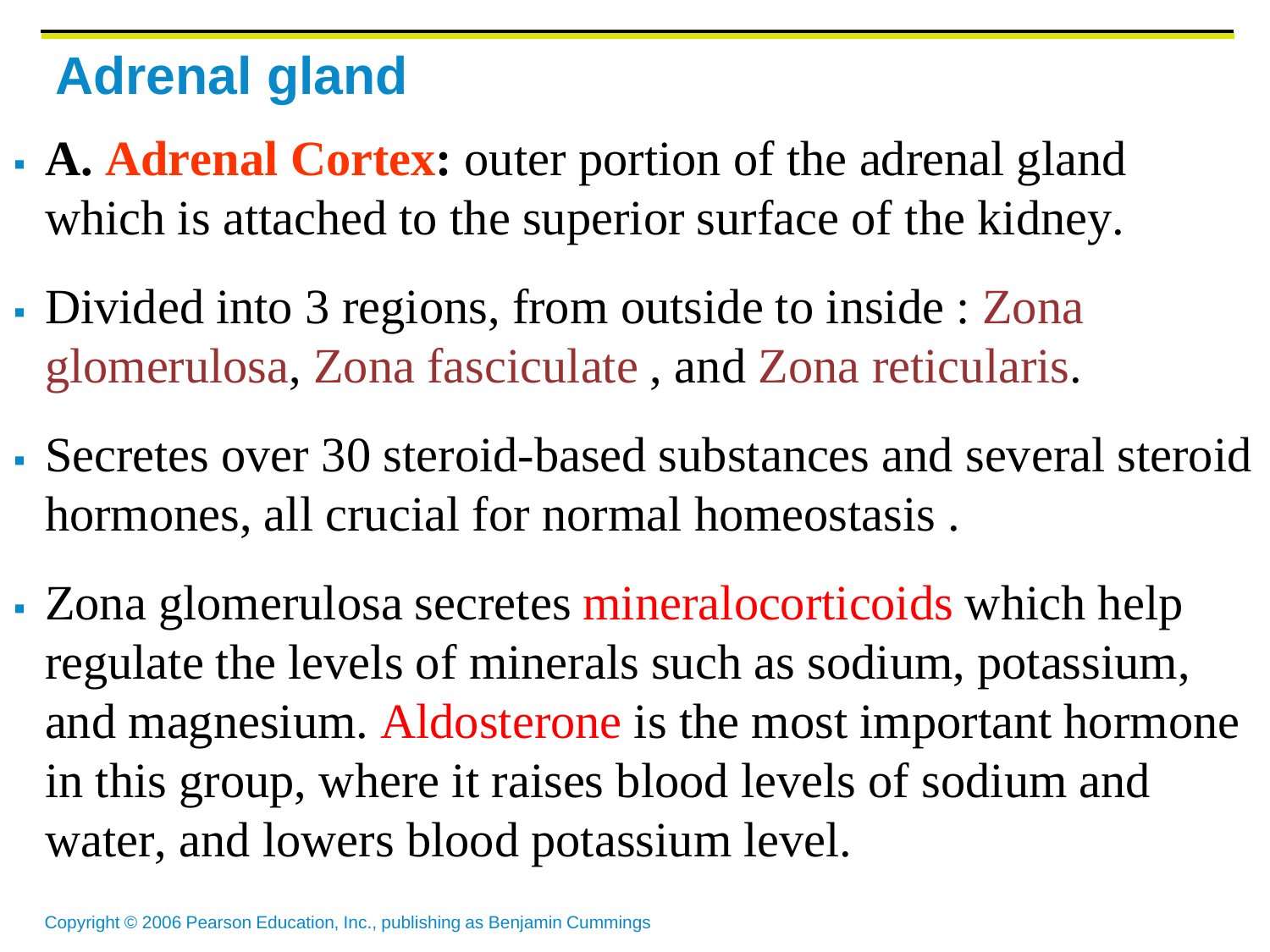### **Adrenal gland**



Copyright @ 2006 Pearson Education, Inc., publishing as Benjamin Cummings.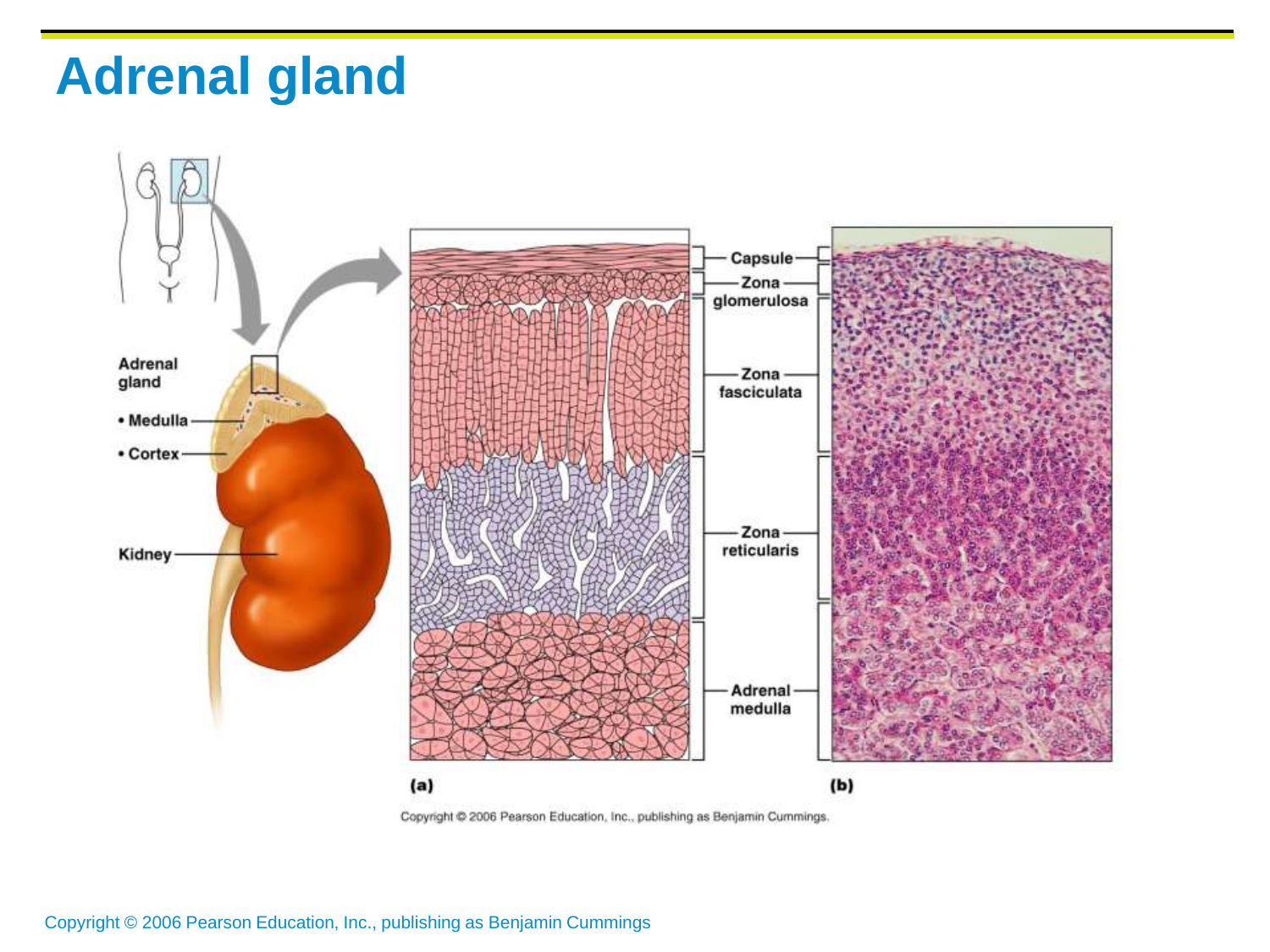Zona fasciculate secretes glucocorticoids which affect glucose or carbohydrate metabolism. Cortisol is the most important hormone in this group, where it is involved in carbohydrate, lipid and protein metabolism , and also helps fight stress and inflammation . [Hyposecretion causes **Addison's disease** , and hypersecretion causes Cushing's syndrome].

• Zona reticularis secretes gonadocorticoids which supplement sex hormones from the testes and ovaries and stimulate early development of reproductive organs. These hormones are male types (adrenal androgens), namely testosterone , but can be converted into female types, such as estrogens, by the skin , liver, and adipose tissues[Hyposecretion causes congenital adrenal hyperplasia, and hypersecretion causes gynecomastia in male].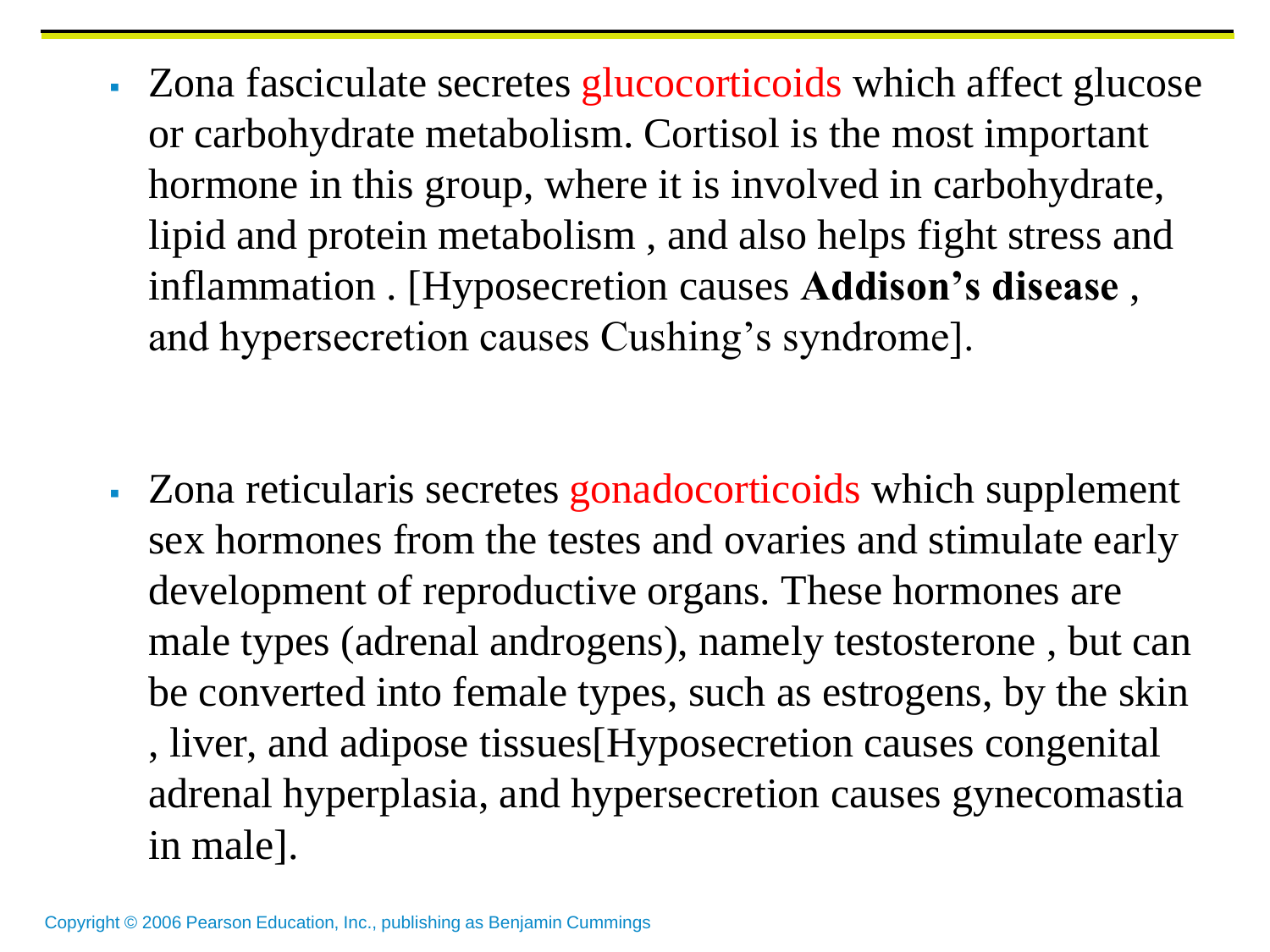# **Adrenal gland**

- **B. Adrenal Medulla:** inner portion of the adrenal gland.
- Made of modified nerve tissue that is under direct regulation of sympathetic nerves of the autonomic nervous system.
- Contains glandular cells called chromaffin cells which secrete 2 closely related hormones -- Epinephrine (or adrenaline) and Norepinephrine (or noradrenaline).
- Effects of these hormones resemble sympathetic stimulation, where body activities such as cardiac actions, blood pressure , and breathing rate are increased , while digestive processes are decreased. [No known effects are due to hyposecretion of these, but hypersecretion can caused hypertension, increased blood glucose level , and high heart rate].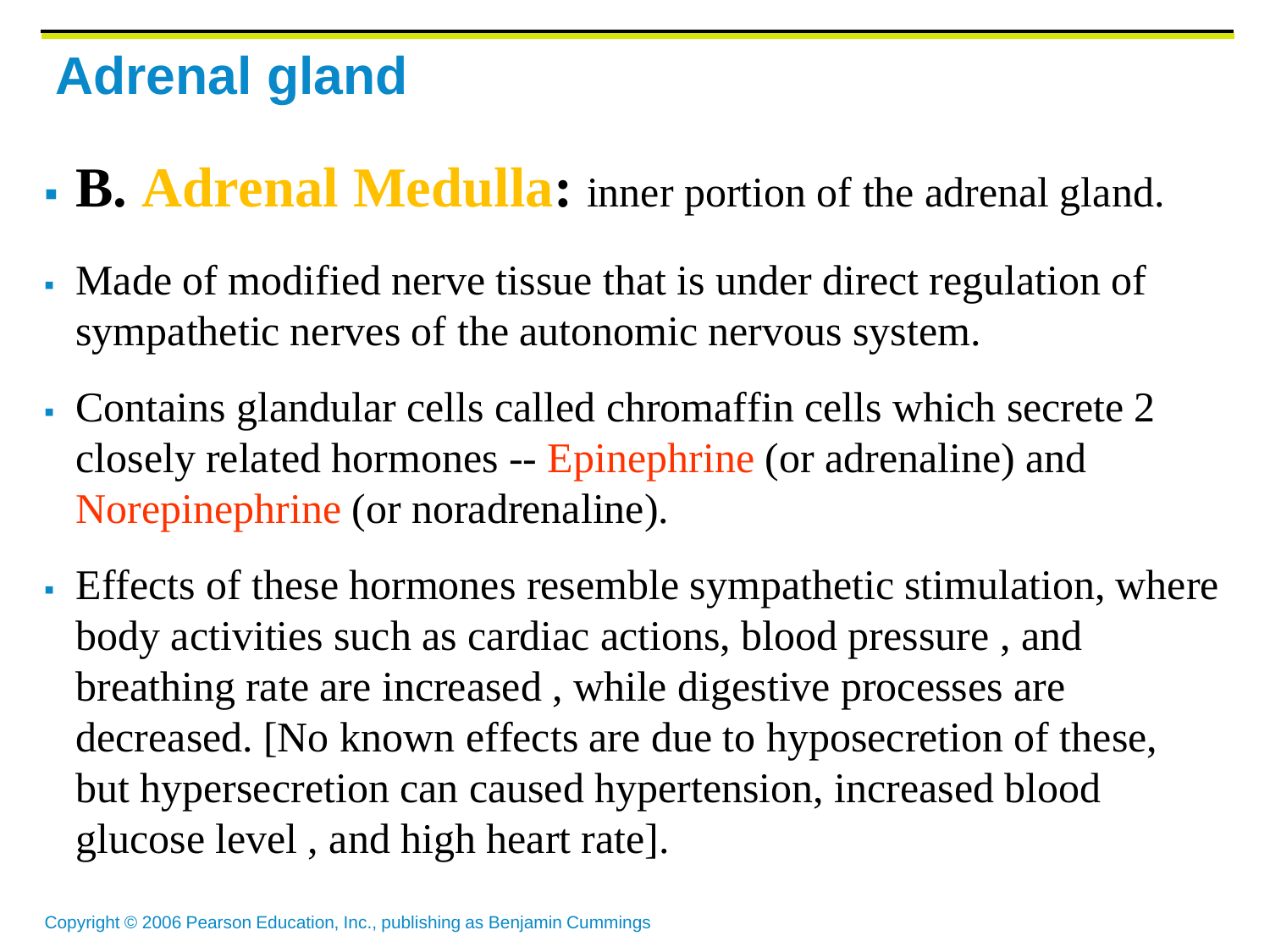#### **Pancreas**

- The only gland that is both exocrine and endocrine in physiology.
- In its exocrine aspect, 99% of its mass is composed of cells called acini which secrete digestive enzymes and fluids into the small intestine through the pancreatic ducts.
- In its endocrine aspect,  $1\%$  of its mass is little groups of cells called islets of langerhans (or pancreatic islets) which secrete hormones to regulate blood glucose level.
- in each pancreatic islet, alpha cells ( $\alpha$  cells) secrete glucagons to raise blood glucose level.
- beta cells (β cells) secrete insulin to lower blood glucose level. [Hyposecretion causes diabetes mellitus where excessive glucose is present in urine, and hypersecretion causes hyperinsulinism].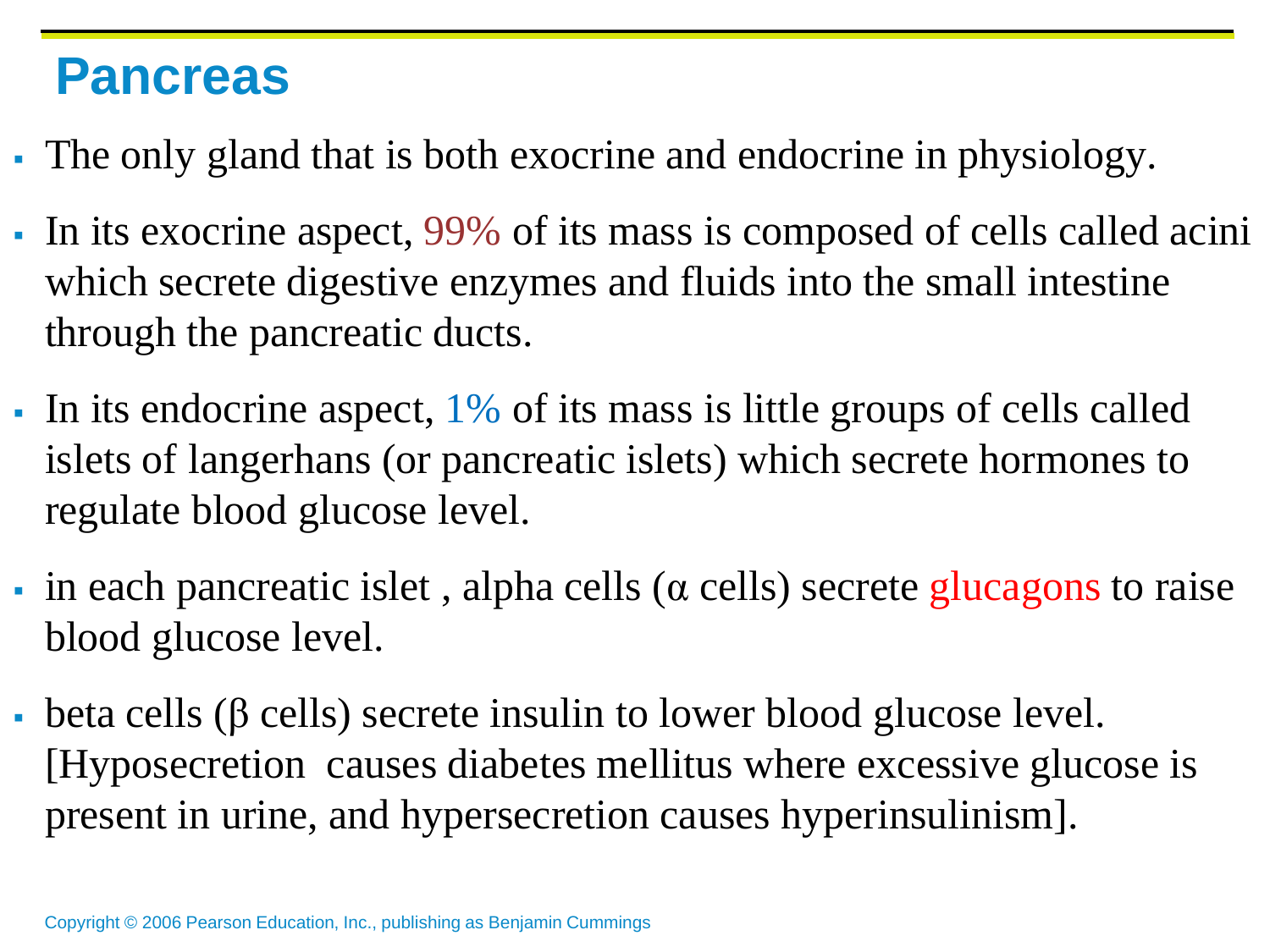### **Regulation of blood glucose**



Copyright @ 2006 Pearson Education, Inc., publishing as Benjamin Cummings.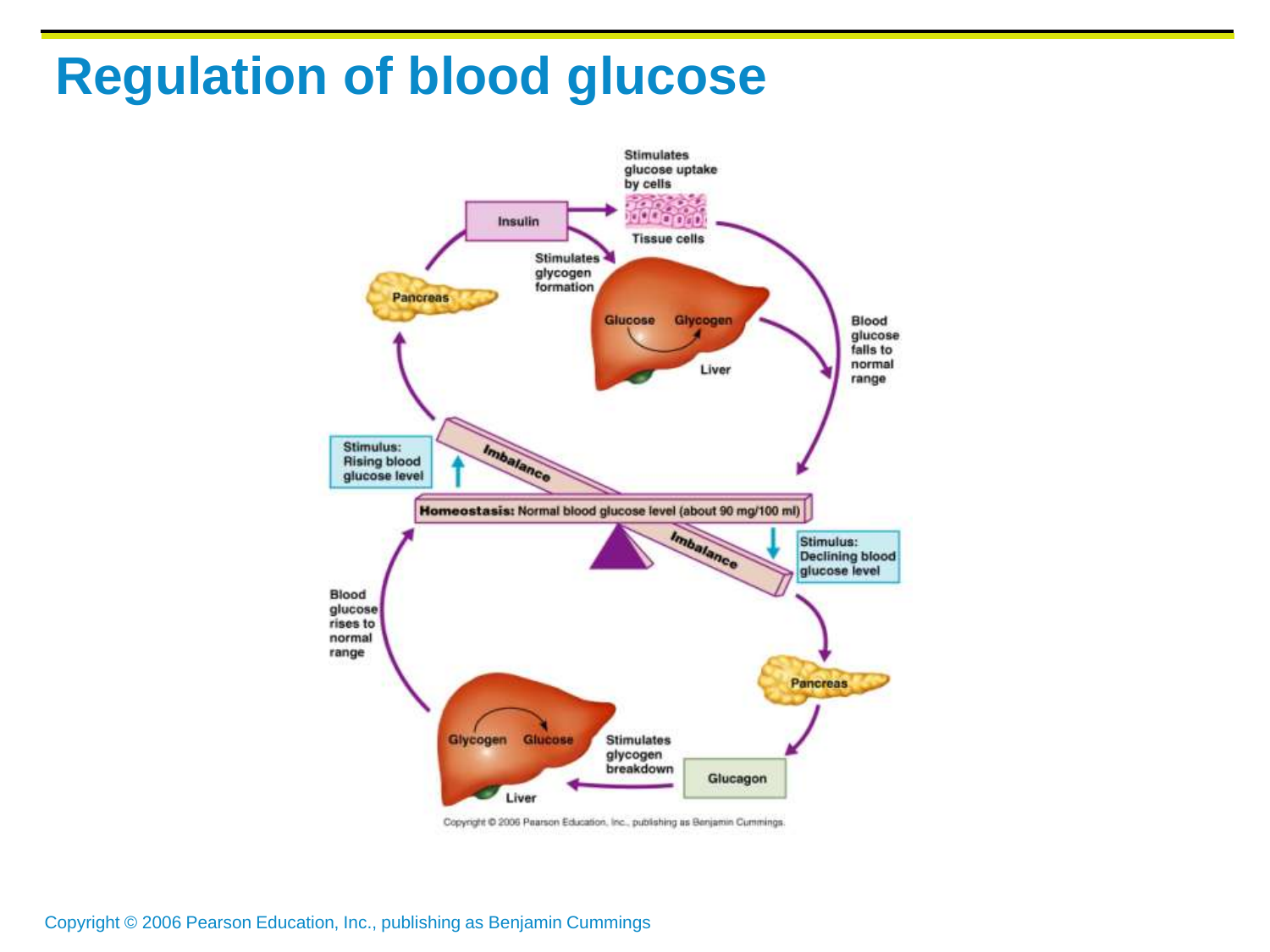$\bullet$  delta cells ( $\delta$  cells) secrete somatostation or growth hormone inhibiting hormone (GHIH) which helps regulate carbohydrate metabolism by inhibiting the secretion of glucagons.

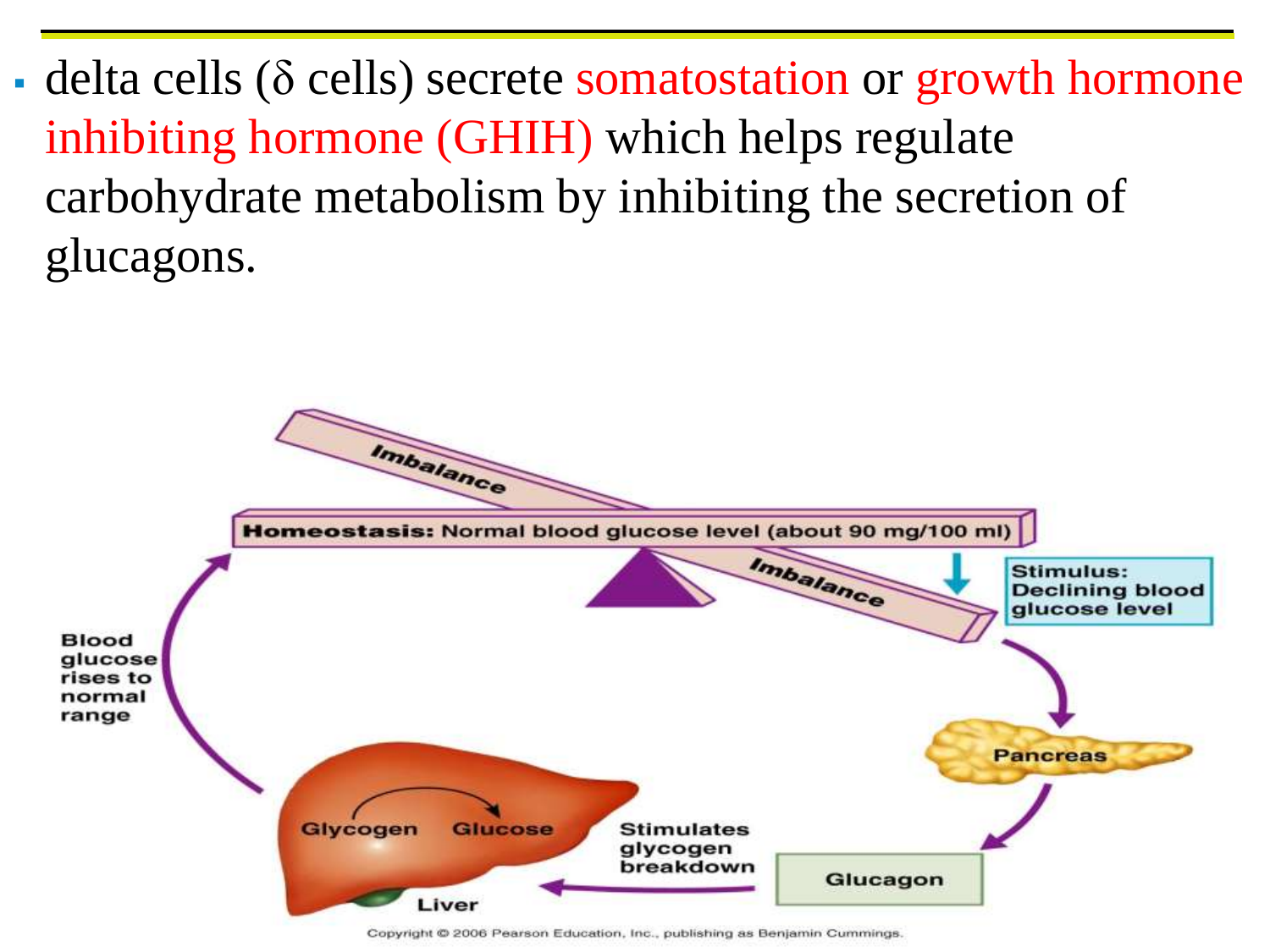### **Ovary**

The female sex organ that also serves as an endocrine gland.

 Contains follicular cells in its secondary and mature follicles, where they secrete Estrogen to develop and maintain female sexual characteristics, to regulate ovarian and menstrual cycles, to maintain pregnancy, and to develop secondary sexual characteristics. [Both hyposecretion and hypersecretion will have broad effects in female reproduction].

 Also contains degenerating scar tissue called corpus luteum which contain lutein cells that secrete Progesterone to help maintain ovarian and menstrual cycles, and pregnancy. [Discorders are similar to those for estrogens].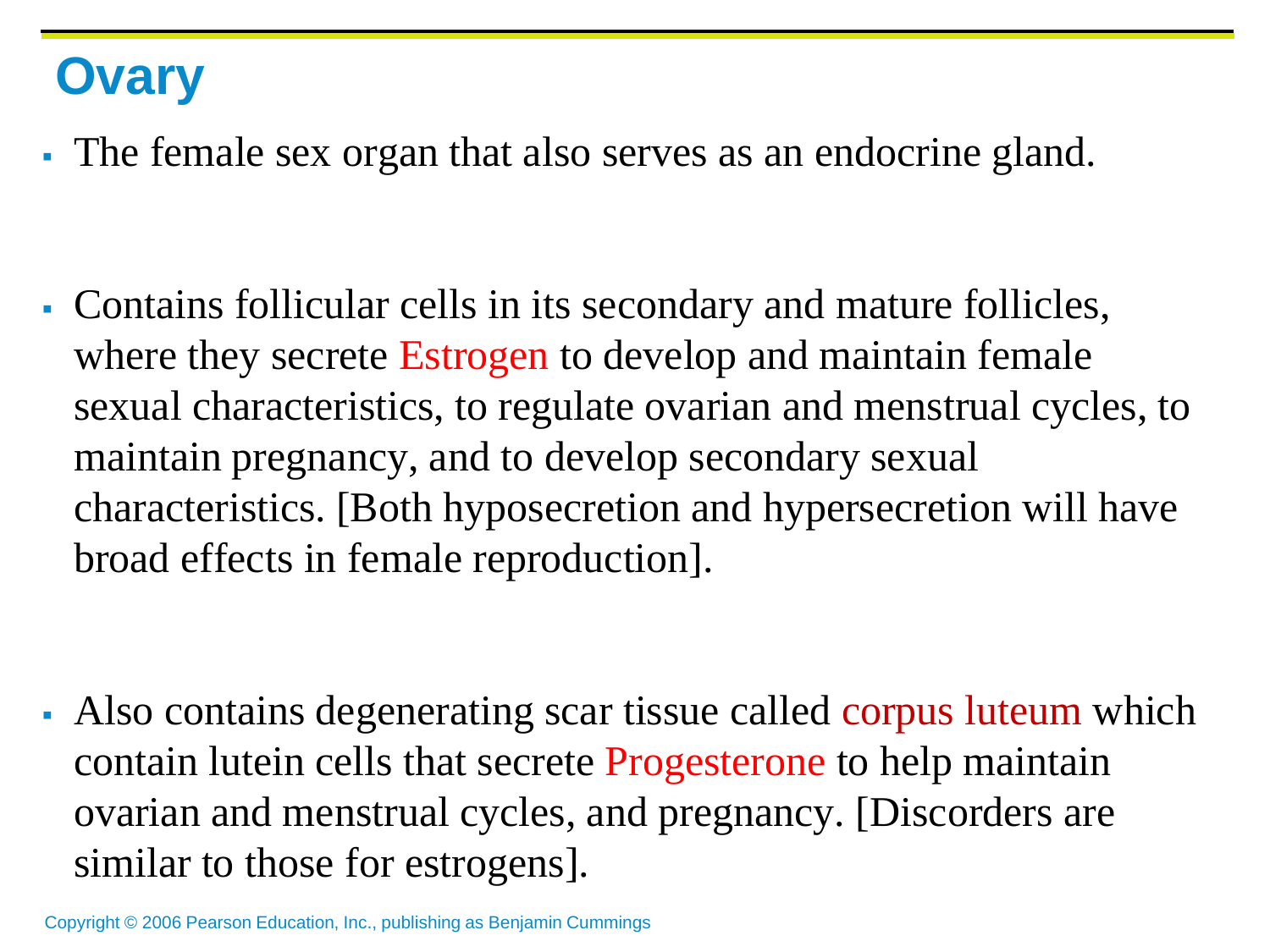### **Testis**

- The male sex organ that also serves as an endocrine gland.
- Contains interstital cells (or leydig's cells) that secrete **testosterone** to develop secondary sexual characteristics. [Both hyposecretion and hypersecretion and will have broad effects in male reproduction].

### **Pineal gland**

- -- pine cone shaped located deep in the cerebrum.
- -- secrets melatonin to regulate circadian rhythms which are necessary to keep track of day/night cycles, sleep/wake rhythm, menstrual and ovarian cycles.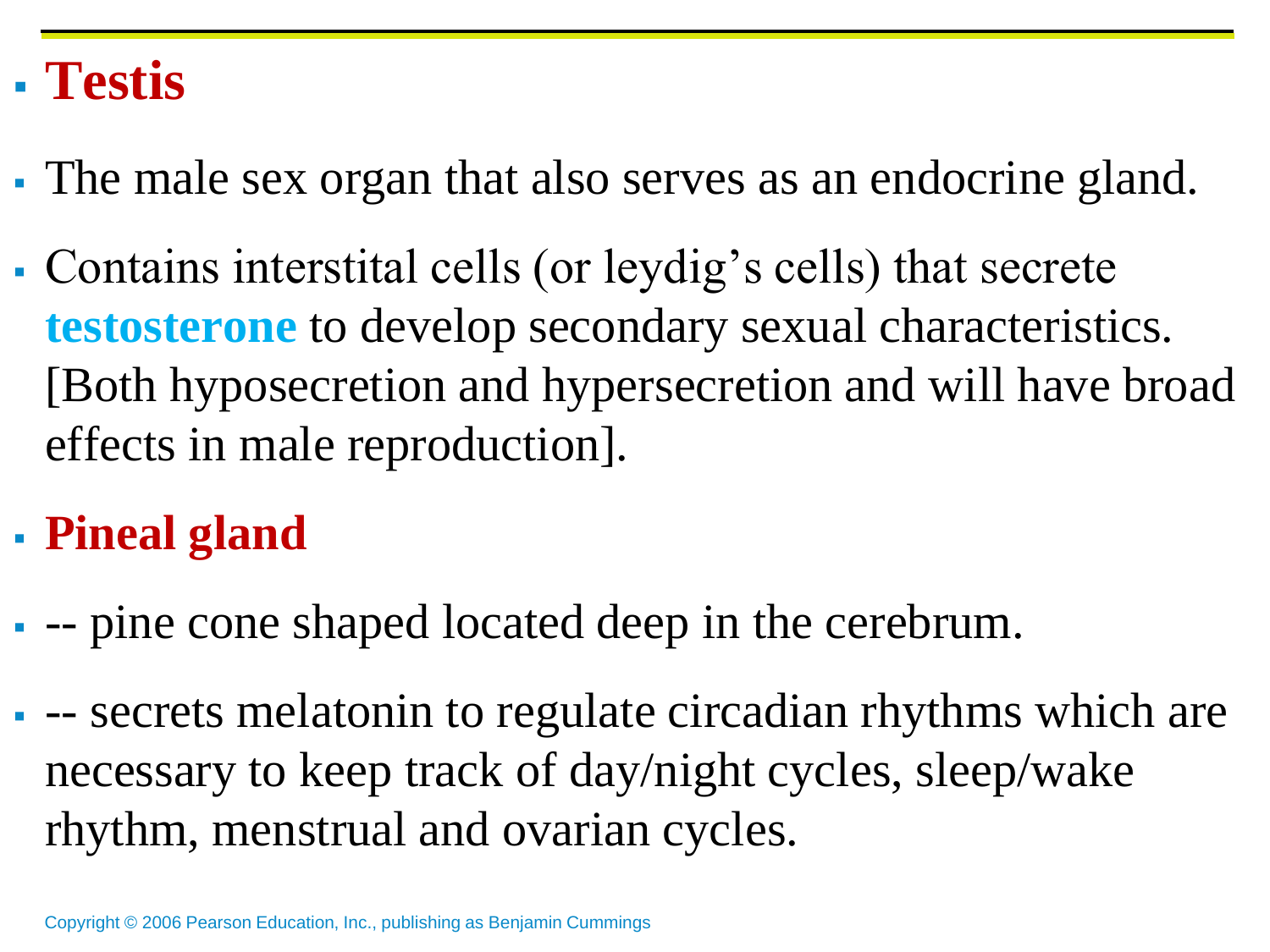- **Thymus gland:** A diminishing gland (over time) located between the lungs. secretes a group of hormones, such as thymosin, to affect the production and maturation of lymphocytes in body defenses.
- **Heart :** The organ for pumping blood in the cardiovascular system. contains 2 small chambers called atrium which secrete atrial natriuretic factor (ANF) which helps regulate blood pressure.
- **Digestive organs:** stomach secretes hormones such as gastrin to stimulate stomach activities .
- --small intestine secretes hormones such as cholecystokinin (CCK) to stimulate gallbladder activities, and intestinal gastrin to regulate stomach activities.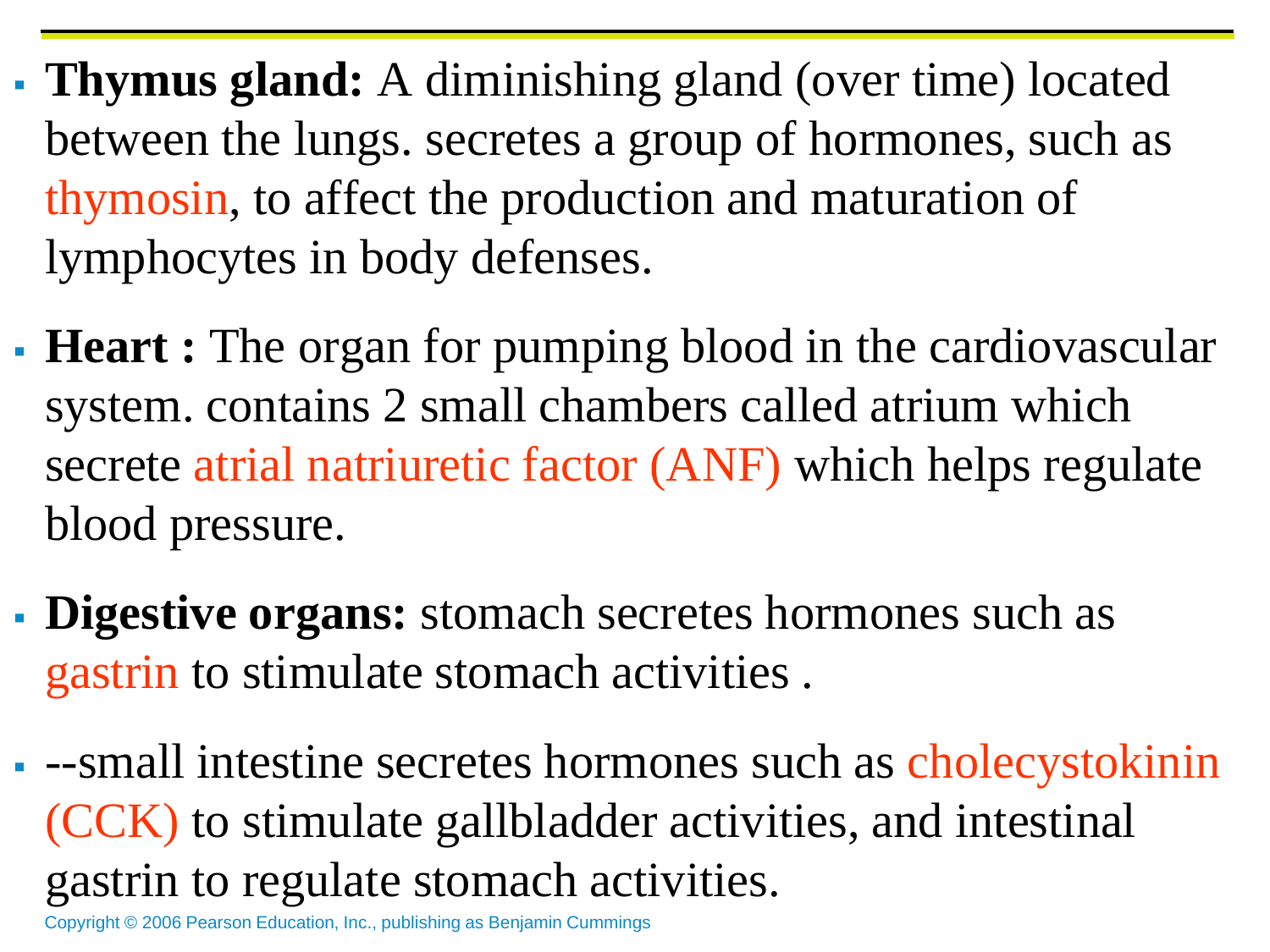# **kidneys**

- -- organs for filtering and cleansing our blood and tissue fluids.
- **-** secrete a hormone called Erythropoietin to stimulate red blood cell production in the red bone marrow .
- **placenta**
- -- protective sac around the fetus during pregnancy .
- secretes estrogen and progesterone to maintain normal pregnancy .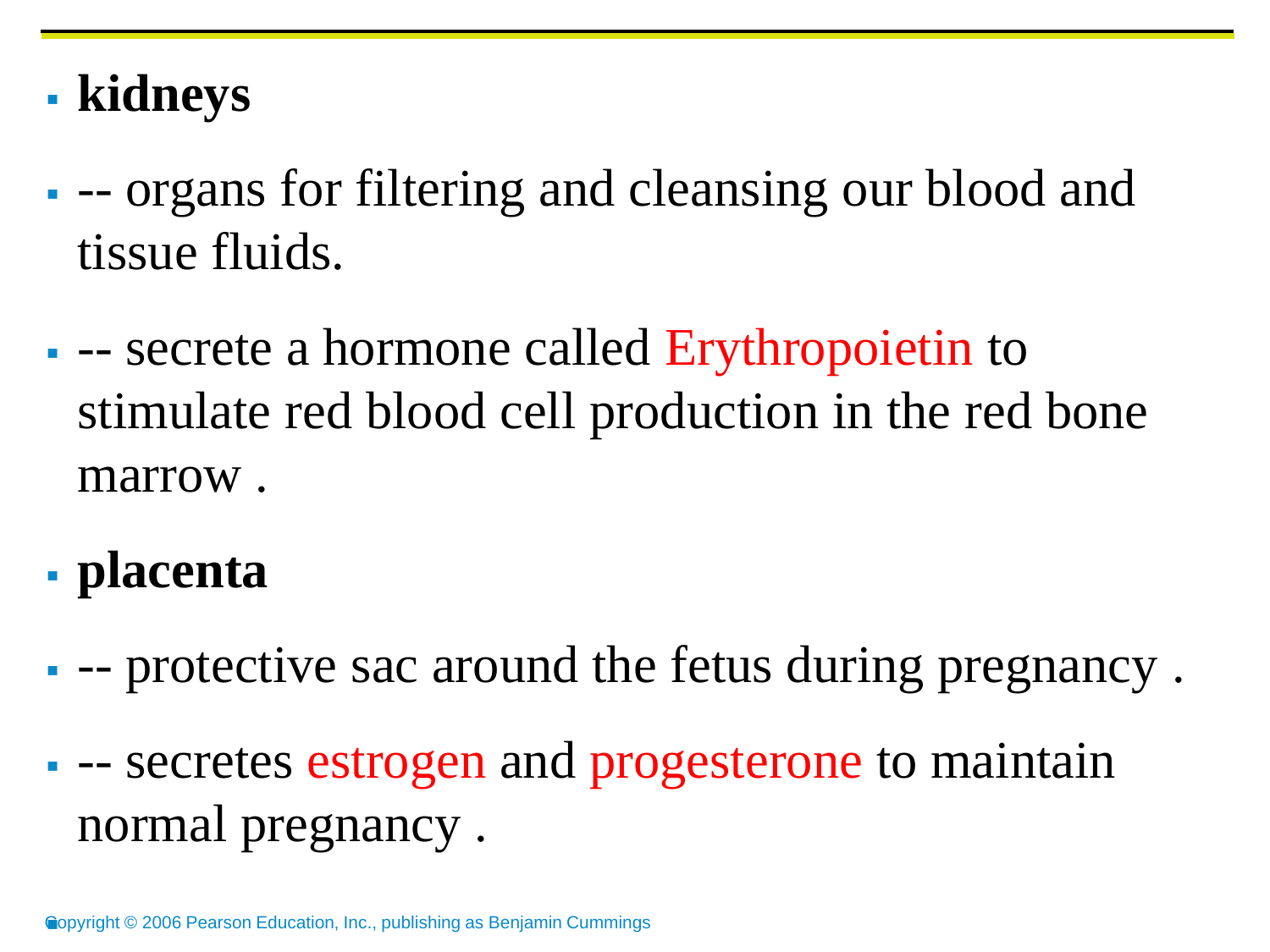### **Major events in the general stress syndrome**

- 1. As a result of stress , nerve impulses are transmitted to the hypothalamus .
- 2. Sympathetic impulses arising from the hypothalamus increases blood glucose conc. , blood glycerol conc. , blood fatty acid conc., heart rate, blood pressure , and breathing rate. They dilate air passages , shunt blood into skeletal muscles , and increase secretion of epinephrine from the adrenal medulla .
- 3. Epinephrine intensifies and prolongs sympathetic actions .
- 4. The hypothalamus secretes CRH, which stimulates secretion of ACTH by the anterior pituitary gland .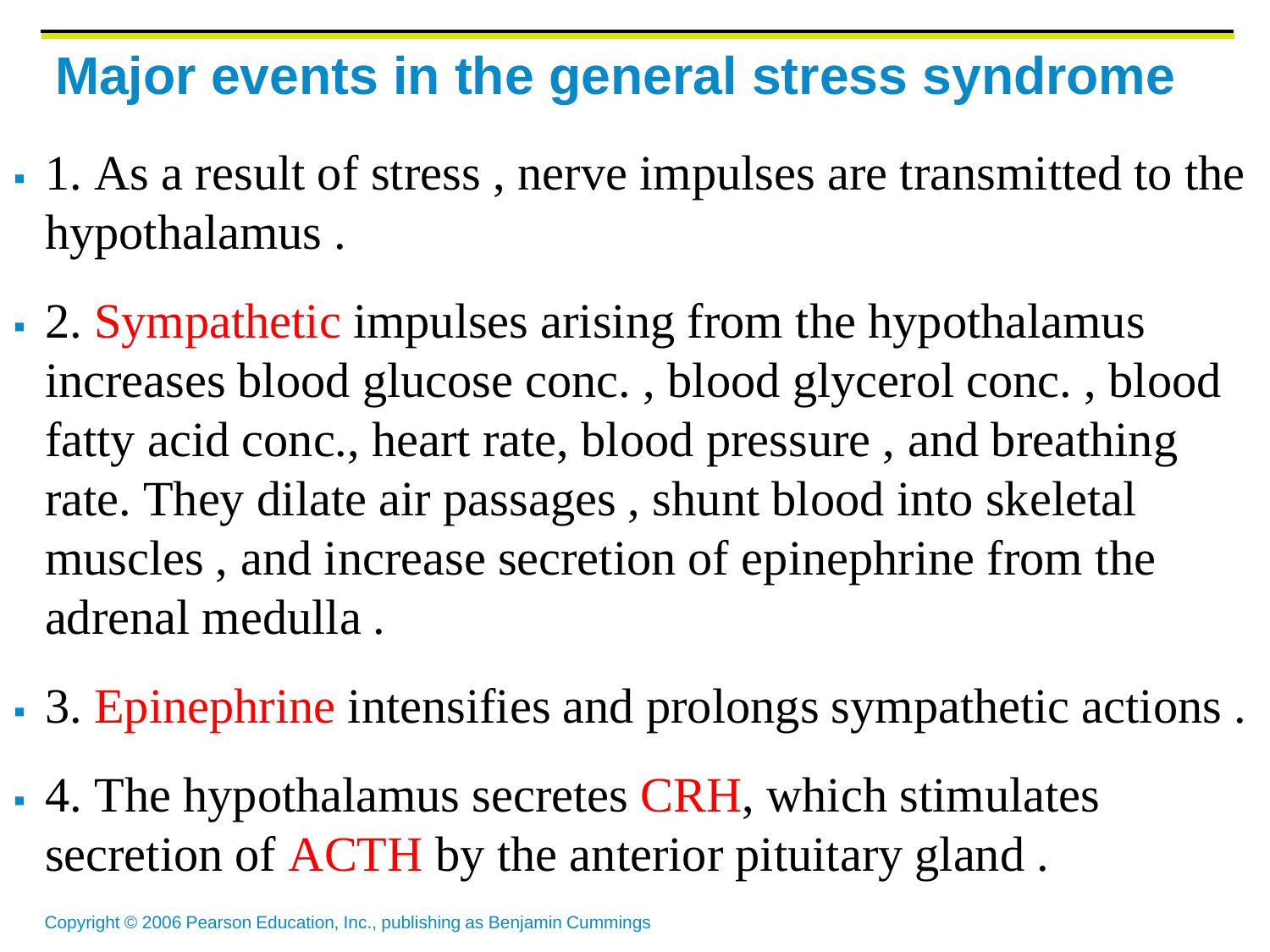- 5. ACTH stimulates release of Cortisol by the adrenal cortex .
- 6. Cortisol increases the conc. of blood amino acids, releases fatty acids, and forms glucose from noncarbohydrate sources.
- 7. Secretion of glucagons from the pancreas and growth hormone from the anterior pituitary increase .
- 8. Glucagons and growth hormone aid mobilization of energy sources and stimulate uptake of amino acids by cells.
- 9. Secretion of ADH from post. Pituitary increases .
- $-10.$  ADH promotes the retention of H<sub>2</sub>O by the kidneys, which increases blood volume.
- 11. Renin increases blood level of angiotnsin II, which acts as a vasoconstrictor and also stimulates Aldosterone secretion by the adrenal cortex . Aldosteron increase Na<sup>+</sup> retention by the kidneys.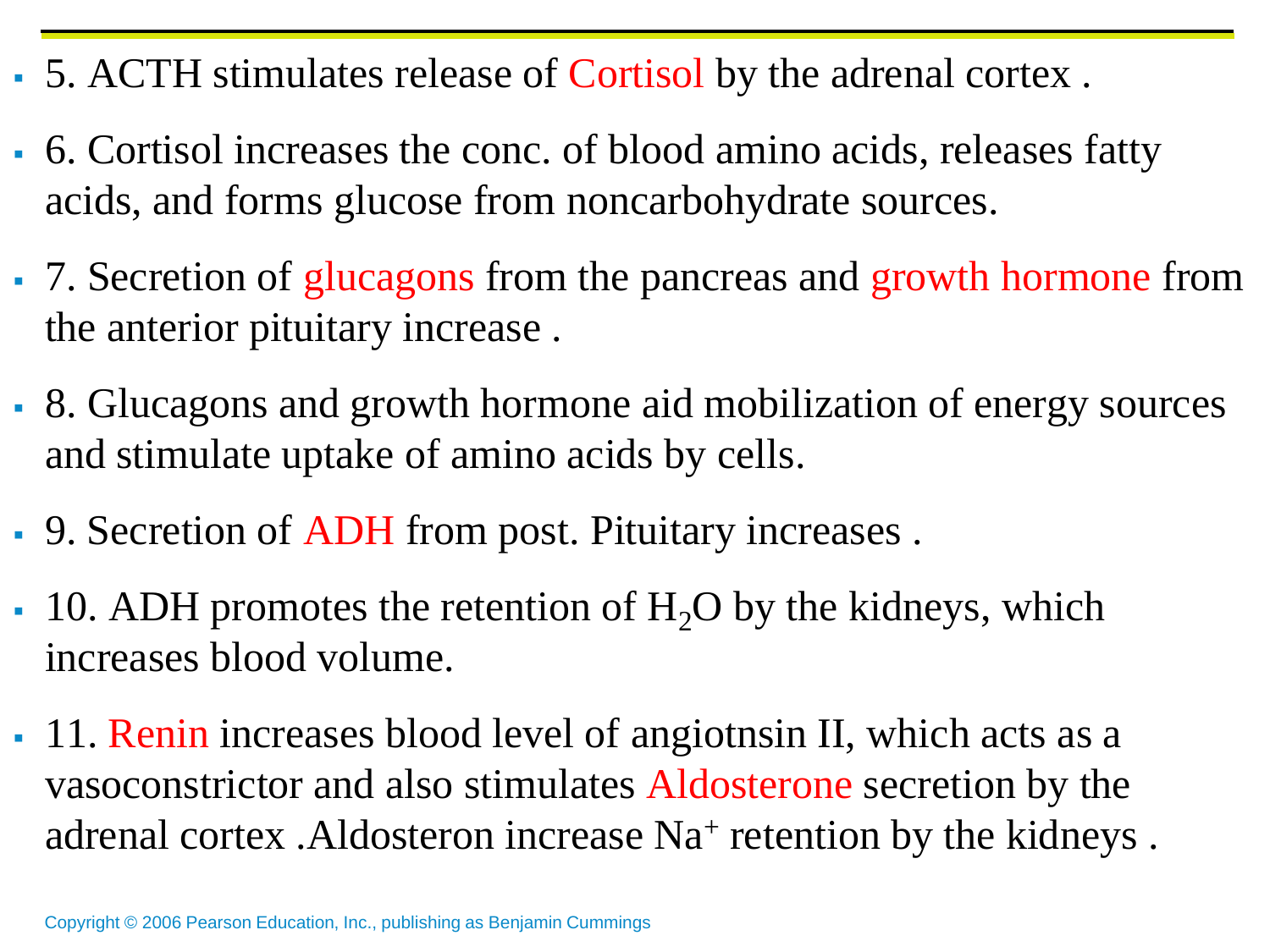### **Stress and the adrenal gland**



Copyright © 2006 Pearson Education, Inc., publishing as Benjamin Cummings.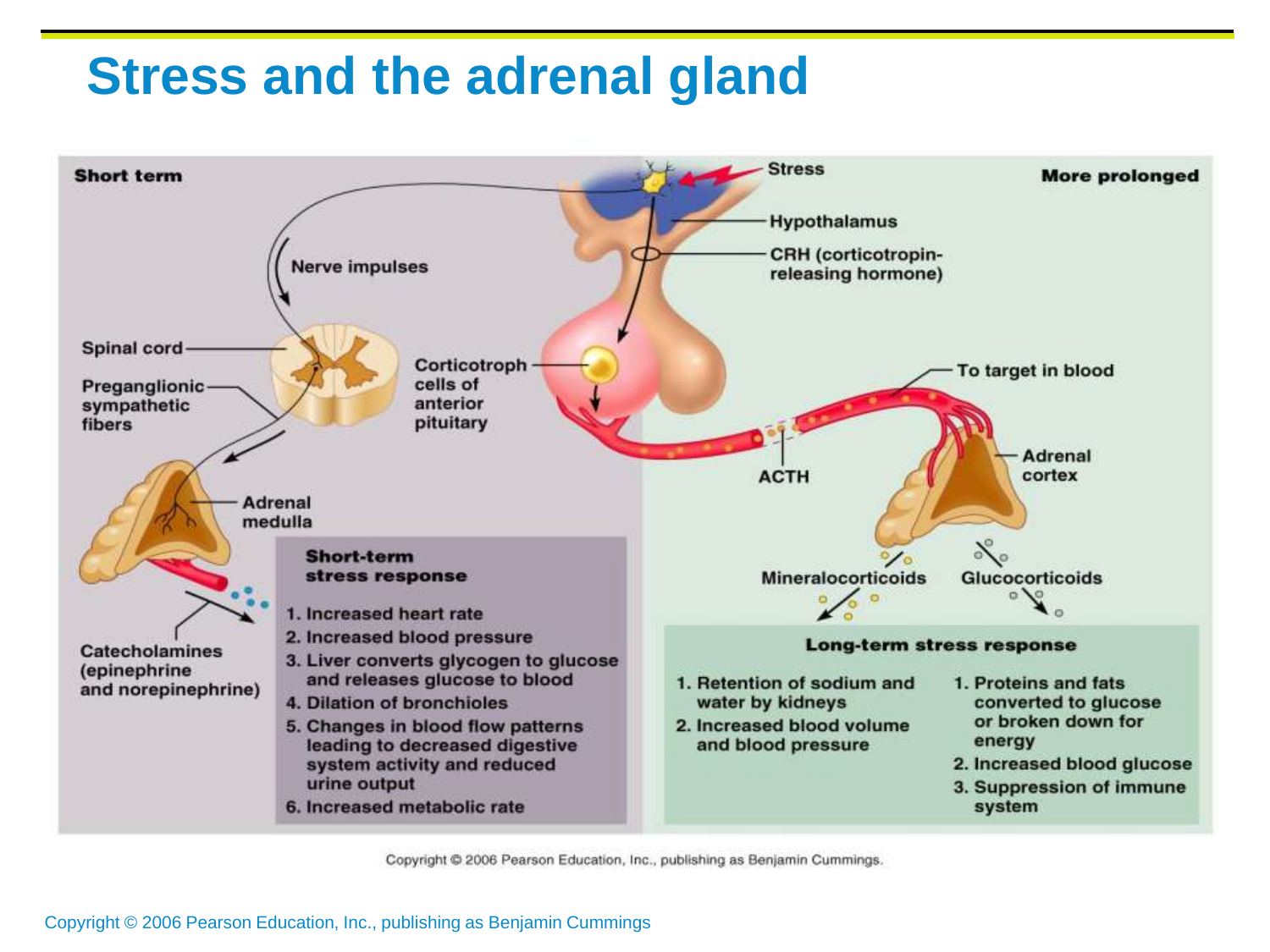### **The control pathway of Cortisol**



Copyright @ 2004 Pearson Education, Inc., publishing as Benjamin Cummings.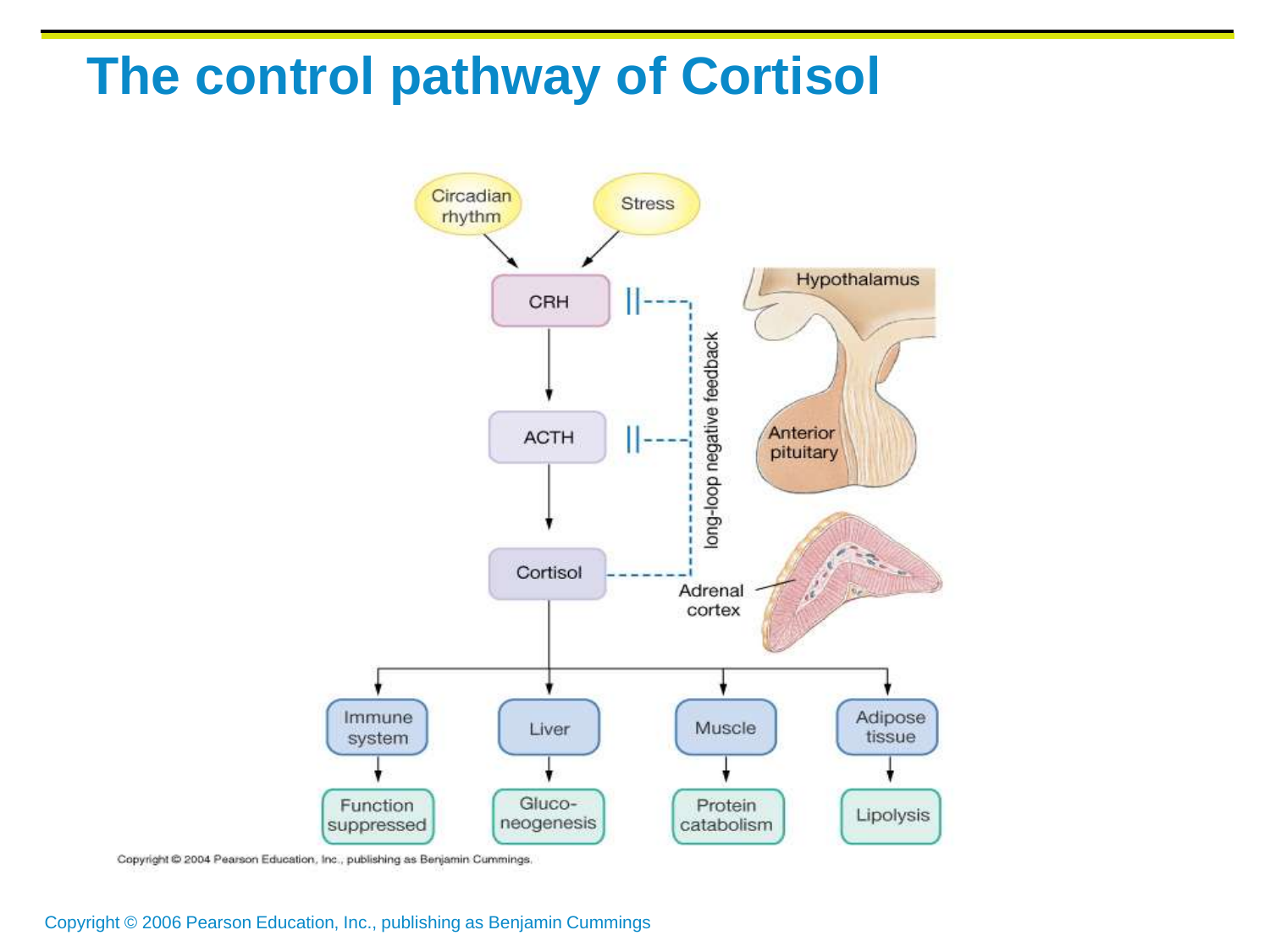## **Disorders of the thyroid gland**

- Hyperthyroid :
- Grave's disease : Auto antibodies (against self) bind TSH receptors on thyroid cell membranes , mimicking action of TSH, over stimulating gland (hyperthyroidism) ; This is an exothalmic goiter.

 Hyperthyroidism : High metabolic rate, sensitivity to heat, restless ness, hyperactivity, weight loss , protruding eyes , goiter.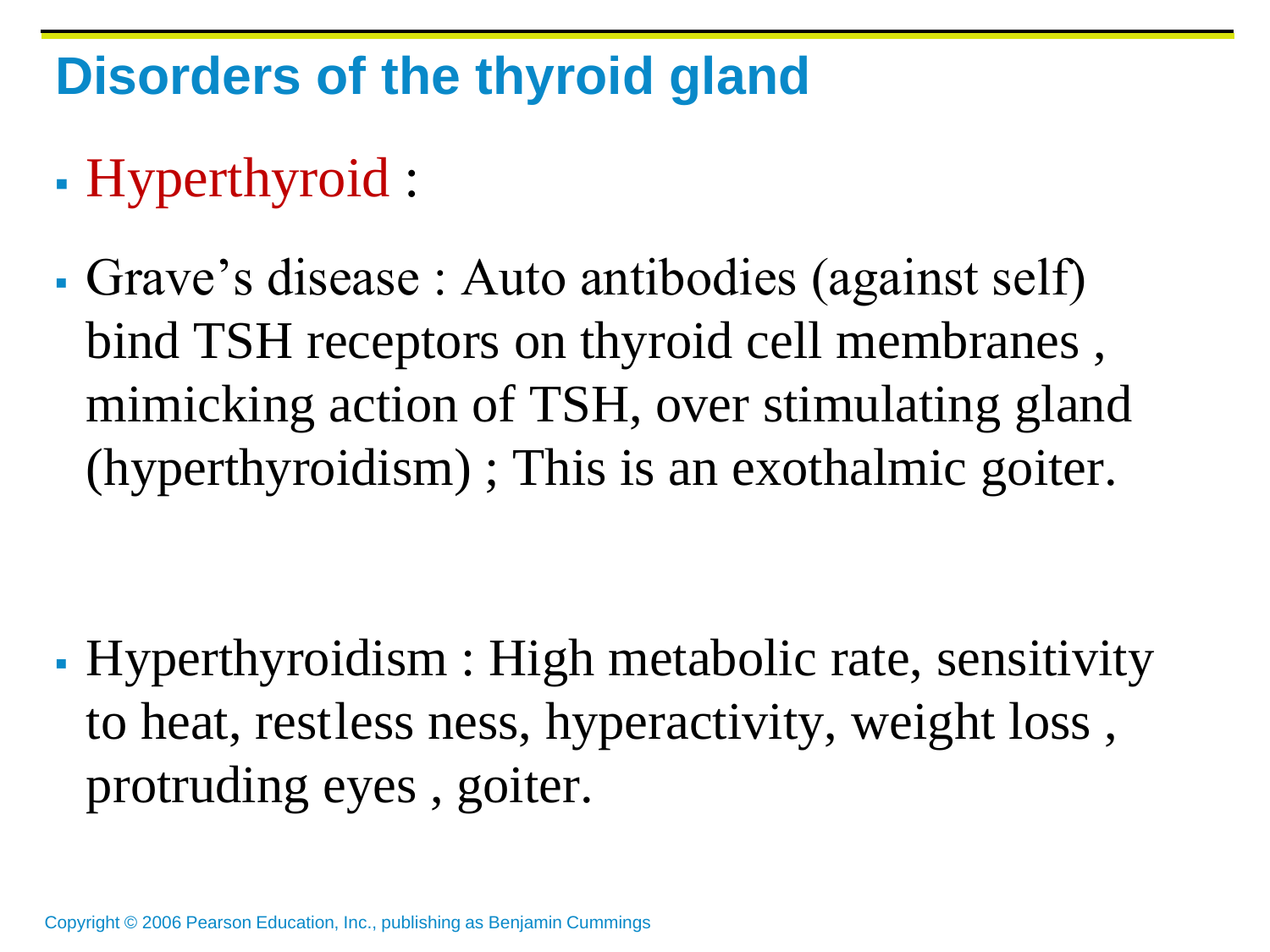# Hypothyroid :

- Hashimoto's disease : Auto antibodies (against self) attack thyroid cells, producing hypothyroidism .
- Hypothyroidism (infantile) : cretinism shunted growth, abnormal bone formation , mental retardation , low body temperature , sluggishness.
- Hypothyroidism (adult) : Myxedema low metabolic rate, sensitivity to cols, sluggishness, poor appetite , swollen tissue , mental dullness.
- Simple goiter : Deficiency of thyroid hormone due to iodine deficiency ; because no thyroid hormones inhibit pituitary release of TSH, thyroid is over stimulated and enlarges, but functions below normal (hypothyroidism).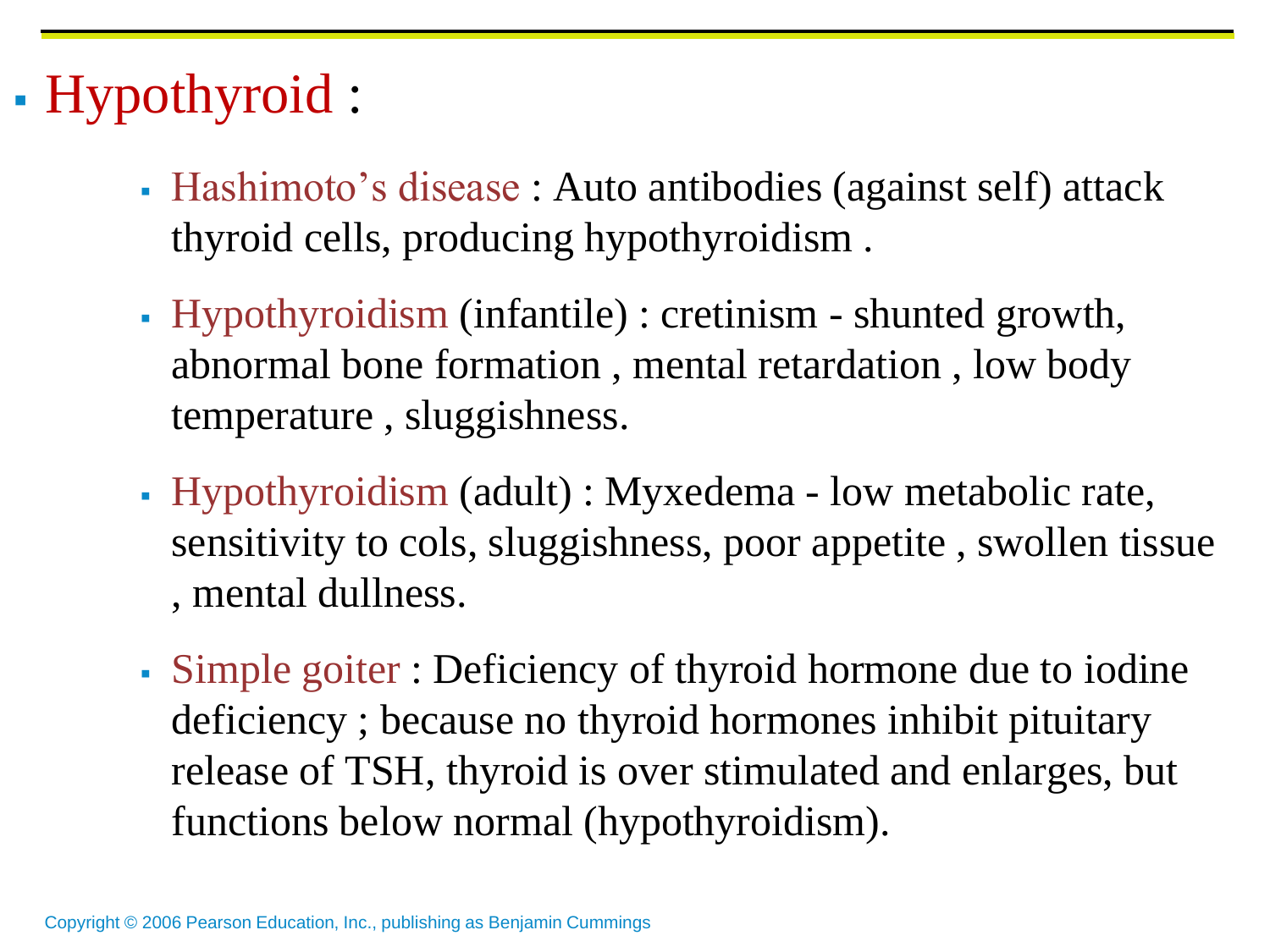# **Goiter and Myxedema**



Copyright @ 2006 Pearson Education, Inc., publishing as Benjamin Cummings.